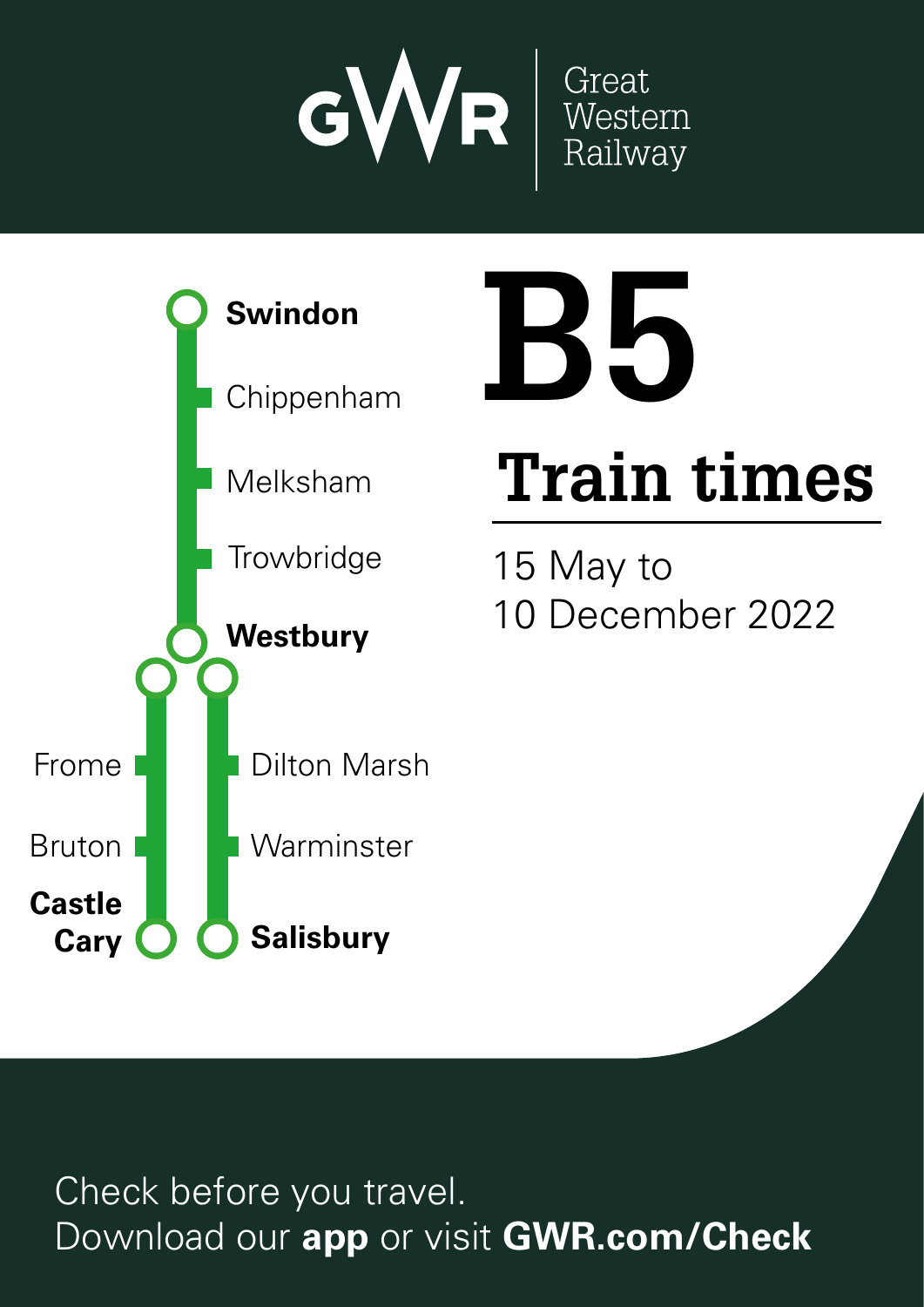# **This timetable shows trains from Westbury to Melksham, Swindon, Frome, Castle Cary, Warminster and Salisbury, including TransWilts trains.**

# **Changes to published times**

Improvement works may affect services, especially at<br>weekends. Services may also be different on public **GWR.com/check** 

### **Replacement buses**

Animals<sup>t</sup>, non-folding bikes, and large items of luggage can't be carried on our buse.

h Assistance dogs can be carried.

### **Penalty Fares** If you don't have a valid ticket you may have to

pay a Penalty Fare. Find out more at **GWR.com/revenueprotection GWR.com/contact**

### **National Rail**

Find out more about train times and fares. Call **03457 48 49 50**\* (24 hours, calls may be recorded) or go to **nationalrail.co.uk** <mark>en</mark><br>Tf <mark>ord</mark><br>de<br>av times.<br>Search<br>Search <mark>m/</mark><br>Peshar<br>Download our and checkets and checks and computer<br>aim af and at<br>at<br>and best miss out of the miss of the contract of the special deals the mission of the mission of the mission of the mission of the mission of the mission of the mission of the mission of the mission of the mission of the missi

or go to **nunonal allocate**<br>You can also find the National Rail Conditions of Travel here.

### **PlusBus** ¬

An add-on ticket which gives you discounted bus travel to and from many of our stations. Find out more at **plusbus.info** o<br>bi<br>D**ail**y ick<br>m<br>... dwr<br>BS<br>...

# **The TransWilts Integrated Corridor**

This Partnership is an initiative which aims to improve links between trains and buses on the route from Swindon to Salisbury via Chippenham, Melksham, Trowbridge, Westbury, Dilton Marsh and Warminster.<br>Find out more at **transwilts.org FERING STAND STAND STAND STAND STAND STAND STAND STAND STAND ON STAND STAND STAND STAND STAND STAND STAND STAND STAND STAND STAND STAND STAND STAND STAND STAND STAND STAND STAND STAND STAND STAND STAND STAND STAND STAND S** 

### **Passenger Assist**

You can arrange help, check station accessibility, buy a ticket and reserve a seat by calling us on Freephone **0800 197 1329** or by text relay **18001 0800 197 1329** (open 0600 to 2300, 7 days a week, except Christmas Day).

You may book assistance by completing the online booking form available on our website.

# **Station accessibility**

|                                                                                                                                                                                      | All of our stations are classified for their level<br>of accessibility:           |  |  |  |  |  |  |  |  |  |  |  |
|--------------------------------------------------------------------------------------------------------------------------------------------------------------------------------------|-----------------------------------------------------------------------------------|--|--|--|--|--|--|--|--|--|--|--|
|                                                                                                                                                                                      | <b>Category A:</b> This station has step-free access<br>to all platforms          |  |  |  |  |  |  |  |  |  |  |  |
| <b>Category B:</b> This station has a degree of<br>step-free access to the platform,<br>which may be in both directions or<br>in one direction only. Check details<br>on our website |                                                                                   |  |  |  |  |  |  |  |  |  |  |  |
|                                                                                                                                                                                      | <b>Category C:</b> This station does not have<br>step-free access to any platform |  |  |  |  |  |  |  |  |  |  |  |
|                                                                                                                                                                                      | Full details can be found at<br><b>GWR.com/PassengerAssist</b>                    |  |  |  |  |  |  |  |  |  |  |  |
| <b>Operator</b>                                                                                                                                                                      |                                                                                   |  |  |  |  |  |  |  |  |  |  |  |
| GW                                                                                                                                                                                   | Great Western Railway                                                             |  |  |  |  |  |  |  |  |  |  |  |

### NR Network Rail South Western Railway For details of accessibility at any station,

check **nationalrail.co.uk**

### **NOTES AND SYMBOLS**

| <b>Bold</b><br>Light | Through service<br>Connecting service                                                             | a<br>d    |
|----------------------|---------------------------------------------------------------------------------------------------|-----------|
| <b>Green</b>         | Runs on certain days only, or has differences at some<br>stations. Please check notes for details | u<br>x    |
| GW                   | Great Western Railway                                                                             |           |
| <b>SW</b>            | South Western Railway                                                                             |           |
| $^\circledR$         | Minimum time, in minutes, you need to allow between                                               | c         |
|                      | connecting services (this is only shown at stations where                                         | е         |
|                      | this differs from the standard 5 minute allowance)                                                | ua        |
| ٠                    | Interchange with London Underground                                                               |           |
| ⇔                    | Interchange with ferry services                                                                   | <b>MX</b> |
| $\equiv$             | PlusBus available. For more details, visit plusbus.info                                           | TSI       |
|                      | Bike reservations are compulsory. First Class                                                     |           |
|                      | accommodation, seat reservations, Wi-Fi and power                                                 | А         |
|                      | points are available                                                                              | в         |
| п                    | First Class accommodation is available                                                            | C         |
| R                    | Seat reservations recommended                                                                     | D         |
| ㅈ                    | A trolley service of drinks and snacks is available for all or                                    | F         |
|                      | part of the journey                                                                               |           |
|                      | Bike reservations are compulsory                                                                  |           |
|                      | Continued in a later column                                                                       |           |

- Continued from an earlier column
- 

### **Bags and Luggage**

You can bring up to 3 pieces of luggage, with a maximum size of 30 x 70 x 90cm. Small and medium sized bags can be stored under your seats or in the overhead racks. Large items can be stored in the dedicated luggage areas. Surfboards can't be taken on our IET trains. Look for GWR trains shown with a  $\blacksquare$  symbol in our timetables.

### **Bikes**

You must reserve a bike space on many of our services. These are shown in our timetables. Space is limited, so we have a strict first-come, first-served policy. Book a space at<br>your nearest staffed station, through our Customer Support team, or when you buy your ticket online at **GWR.com**

# **Short platforms**

Some stations have short platforms. In some cases, you can only join or leave the train from certain carriages. Please listen for announcements. ca<br>lis<br>**Fi**<br>ol

### **Delay Repay**

You are entitled to compensation if your journey has been delayed for 15 minutes or more. Find out more at **GWR.com/DelayRepay** more<br> **an<br>
ay**<br>
title<br>
15<br> **CD**<br> **tel D**<br>Yede<br>G

# **Great Western Railway Customer Panel**

**Transport Focus** 

The UK's independent watchdog for passengers and<br>road users. Call **0300 123 2350**\* or find out more at **transportfocus.org.uk**

### **Seat reservations on GWR services**

### $\boxtimes$  **(Shown on our Intercity Express Trains, and some long distance regional trains)**

Reservations are recommended on many of our trains. When you try and buy a ticket, we will allocate you a seat if one is available. We leave some space for those with walk-up tickets, or who may have been disrupted.

If you buy a ticket on the day of travel, we may allocate you a space instead of a specific seat. Sit in any unreserved seat. in your class of travel, following any current social distancing rules as best you can. **Train times**<br> **Du**<br> **Train times** 

### **Our seat guarantee**

If you have a reservation on a GWR service and have to stand, you are entitled to compensation. Find out more at **GWR.com** hav<br>e e<br> 33<br>9st<br>**gu**<br>9 a nd,<br>**bm** 

# **Large print timetables** are available for our partially sighted customers. Call **03457 000 125**\* or email **GWR.Feedback@GWR.com**

|  |  |  | * Standard network charges apply. Calls from mobiles may be higher. |  |  |  |
|--|--|--|---------------------------------------------------------------------|--|--|--|
|--|--|--|---------------------------------------------------------------------|--|--|--|

|                            | Free Wi-Fi and plug sockets are available on most of<br>our trains.                                                                                                                                               |           |                           |                        |                            | If you have a reservation on a GWR service and have to stand,<br>you are entitled to compensation. Find out more at GWR.com                                                                                        |                          |                |                 |                     |
|----------------------------|-------------------------------------------------------------------------------------------------------------------------------------------------------------------------------------------------------------------|-----------|---------------------------|------------------------|----------------------------|--------------------------------------------------------------------------------------------------------------------------------------------------------------------------------------------------------------------|--------------------------|----------------|-----------------|---------------------|
| ded)                       | Delay Repay<br>You are entitled to compensation if your journey has been                                                                                                                                          |           |                           |                        |                            |                                                                                                                                                                                                                    |                          |                |                 |                     |
|                            | delayed for 15 minutes or more. Find out more at                                                                                                                                                                  |           |                           |                        |                            |                                                                                                                                                                                                                    |                          |                |                 |                     |
| ivel here.                 | <b>GWR.com/DelayRepay</b>                                                                                                                                                                                         |           |                           |                        |                            |                                                                                                                                                                                                                    |                          |                |                 |                     |
|                            | Great Western Railway Customer Panel                                                                                                                                                                              |           |                           |                        |                            |                                                                                                                                                                                                                    |                          |                |                 |                     |
| avel to and<br>us.info     | Our panel is set up for you to tell us your thoughts and give<br>us feedback on how we are doing. Find out more at<br><b>GWR.com/Panel</b>                                                                        |           |                           |                        |                            | * Standard network charges apply. Calls from mobiles may be higher<br>All information correct at time of publication. Errors and omissions excepted.<br>Download the most up-to-date version at GWR.com/timetables |                          |                |                 |                     |
| ove links<br>don to        |                                                                                                                                                                                                                   |           |                           |                        |                            |                                                                                                                                                                                                                    |                          |                |                 |                     |
|                            | Large print timetables are available for our partially sighted customers.<br>Call 03457 000 125 <sup>*</sup> or email GWR.Feedback@GWR.com<br>* Standard network charges apply. Calls from mobiles may be higher. |           |                           |                        |                            |                                                                                                                                                                                                                    |                          |                |                 |                     |
|                            |                                                                                                                                                                                                                   |           |                           |                        | <b>Ticket office hours</b> |                                                                                                                                                                                                                    |                          |                |                 |                     |
| <b>Station</b>             | <b>CRS</b>                                                                                                                                                                                                        | Operator  | <b>Access</b><br>Category | <b>Weekdays</b>        | <b>Saturdays</b>           | <b>Sundays</b>                                                                                                                                                                                                     | <b>Ticket</b><br>machine | <b>Toilets</b> | <b>Car Park</b> | <b>Bike</b><br>Rack |
| <b>Bruton</b>              | <b>BRU</b>                                                                                                                                                                                                        | GW        | B                         | Unstaffed              | Unstaffed                  | Unstaffed                                                                                                                                                                                                          |                          |                |                 |                     |
| <b>Castle Cary</b>         | CLC                                                                                                                                                                                                               | GW        | B                         | 0630-2130              | 0630-2130                  | 1450-2130                                                                                                                                                                                                          |                          | ی¢             |                 |                     |
| Chippenham                 | <b>CPM</b>                                                                                                                                                                                                        | GW        | <sub>B</sub>              | 0550-2000              | 0550-1930                  | 0740-1950                                                                                                                                                                                                          | $\bullet$                | ی ک            |                 |                     |
| <b>Dilton Marsh</b>        | <b>DMH</b>                                                                                                                                                                                                        | GW        | B.                        | Unstaffed              | Unstaffed                  | Unstaffed                                                                                                                                                                                                          |                          |                |                 |                     |
| <b>Frome</b>               | <b>FRO</b>                                                                                                                                                                                                        | GW        | $\overline{A}$            | 0630-1200              | 0630-1250                  | Closed                                                                                                                                                                                                             |                          | $\bullet$      |                 |                     |
| <b>London Paddington</b>   | PAD                                                                                                                                                                                                               | <b>NR</b> | А                         | 24 hrs                 | 24 hrs                     | 24 hrs                                                                                                                                                                                                             |                          | ی ک            |                 |                     |
| <b>Melksham</b>            | <b>MKM</b>                                                                                                                                                                                                        | GW        | $\overline{A}$            | Unstaffed              | Unstaffed                  | Unstaffed                                                                                                                                                                                                          | $\bullet$                |                |                 |                     |
| <b>Portsmouth Harbour</b>  | <b>PMH</b>                                                                                                                                                                                                        | SW        | B.                        | 0550-1900              | 0630-1900                  | 0800-1900                                                                                                                                                                                                          |                          | ی ک            |                 |                     |
| Reading                    | <b>RDG</b>                                                                                                                                                                                                        | <b>NR</b> | $\overline{A}$            | 0515-2245              | 0530-2245                  | 0715-2245                                                                                                                                                                                                          |                          | $\bullet$      |                 |                     |
| <b>Salisbury</b>           | SAL                                                                                                                                                                                                               | SW        | B                         | 0530-2000              | 0620-1930                  | 0810-2000                                                                                                                                                                                                          |                          | $\bullet$      |                 |                     |
| <b>Southampton Central</b> | SOU                                                                                                                                                                                                               | SW        | $\overline{A}$            | 0540-2045              | 0600-2045                  | 0630-2045                                                                                                                                                                                                          |                          | $\bullet$      |                 |                     |
| Swindon                    | SWI                                                                                                                                                                                                               | GW        | Α                         | 0600-2030              | 0600-2000                  | 0730-2030                                                                                                                                                                                                          |                          | ●よ             |                 |                     |
| Trowbridge                 | <b>TRO</b>                                                                                                                                                                                                        | GW        | B                         | 0640-1830              | 0640-1450                  | 0920-1740                                                                                                                                                                                                          |                          | $\bullet$      |                 |                     |
| Warminster                 | <b>WMN</b>                                                                                                                                                                                                        | GW        | B                         | 0700-1820              | 0700-1330                  | Closed                                                                                                                                                                                                             | ≏                        | $\bullet$      |                 |                     |
| Westbury                   | <b>WSB</b>                                                                                                                                                                                                        | GW        | A                         | 0650-1700              | 0740-1340                  | 0830-1700                                                                                                                                                                                                          |                          | $\bullet$      |                 |                     |
| Weymouth                   | <b>WEY</b>                                                                                                                                                                                                        | SW        | А                         | 0545-1805              | 0610-1805                  | 0840-1800                                                                                                                                                                                                          |                          | ●よ             |                 |                     |
| <b>Yeovil Pen Mill</b>     | <b>YPM</b>                                                                                                                                                                                                        | GW        | <sub>B</sub>              | 0720-1410<br>1520-1825 | 0720-1410                  | 0940-1700                                                                                                                                                                                                          |                          |                |                 |                     |

| a<br>d<br>u<br>x | Arrival time<br>Departure time<br>Stops to pick up passengers only<br>Stops on request. Please tell the Conductor if you wish to<br>leave. Please signal to the Driver if you wish to board | <b>BP</b><br><b>BRI</b><br>CDI<br>CNI<br>EXI<br>FIT |
|------------------|---------------------------------------------------------------------------------------------------------------------------------------------------------------------------------------------|-----------------------------------------------------|
| Ċ<br>e<br>ua     | Change at Chippenham<br>Time shown is at Portsmouth & Southsea<br>Until 10 September, stops to pick up passengers only                                                                      | FR <sub>C</sub><br>FTM<br>GC                        |
| МX<br>TSM        | Not Mondays<br>Tuesday to Saturday mornings                                                                                                                                                 | GM<br><b>NQ</b><br>PAI<br>PGI                       |
| А<br>В<br>C<br>D | Runs until 10 September<br>Until 10 September, train continues to Paignton<br>Runs from 17 September<br>Runs from 30 October                                                                | PLY<br>PN.<br><b>WA</b><br>wc                       |

**E** Runs until 23 October

| <b>BPW</b> | Bristol Parkway             |
|------------|-----------------------------|
| <b>BRI</b> | <b>Bristol Temple Meads</b> |
| <b>CDF</b> | Cardiff Central             |
| <b>CNM</b> | Cheltenham Spa              |
| <b>EXD</b> | Exeter St Davids            |
| FIT        | Filton Abbey Wood           |
| <b>FRO</b> | Frome                       |
| <b>FTN</b> | Fratton                     |
| GCR        | Gloucester                  |
| <b>GMV</b> | Great Malvern               |
| <b>NQY</b> | Newguay                     |
| <b>PAD</b> | London Paddington           |
| <b>PGN</b> | Paignton                    |
| <b>PLY</b> | Plymouth                    |
| <b>PNZ</b> | Penzance                    |
| <b>WAT</b> | London Waterloo             |
| <b>WOF</b> | Worcester Foregate Street   |
| YVJ        | Yeovil Junction             |
| <b>YVP</b> | Yeovil Pen Mill             |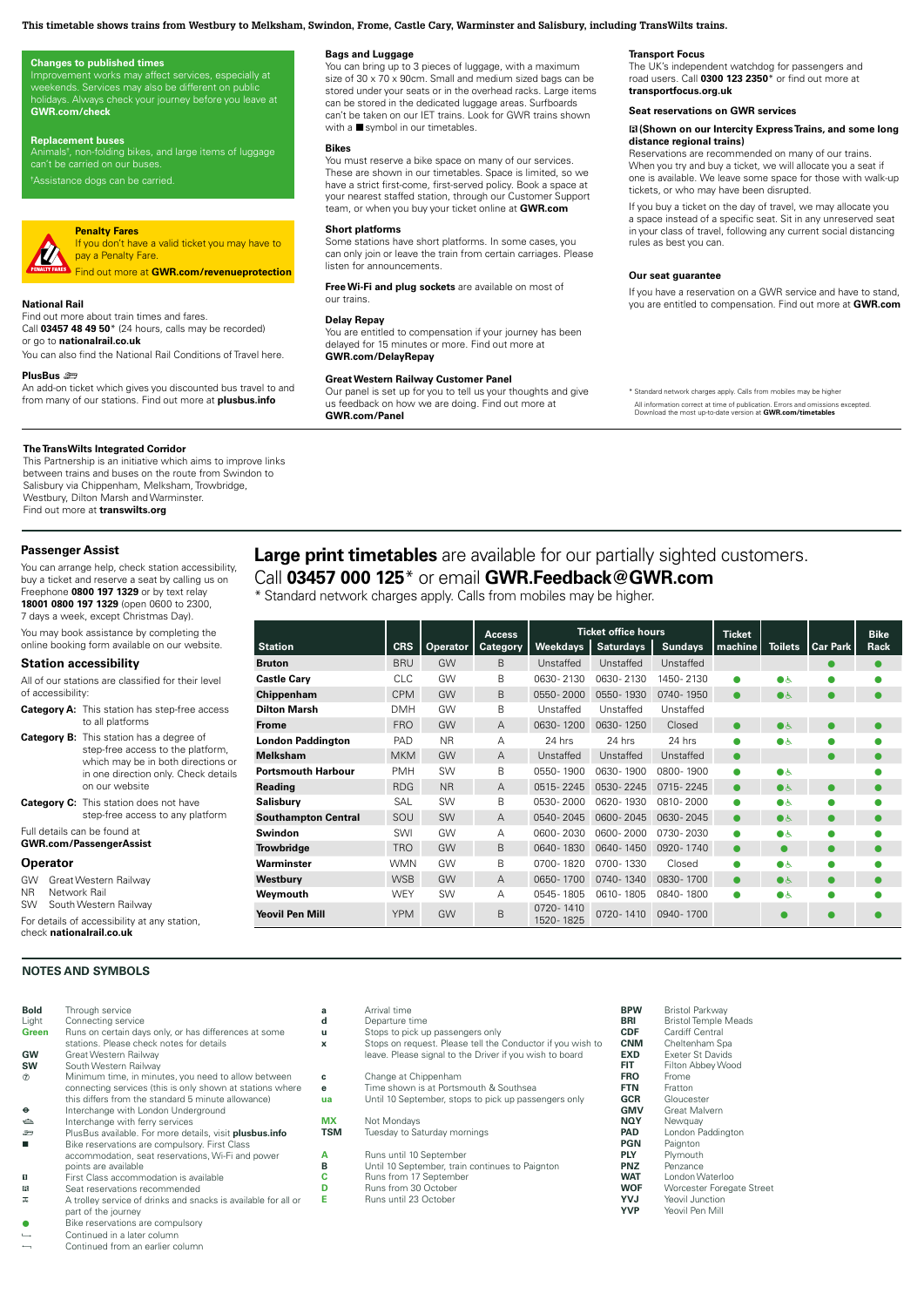# **SWINDON – MELKSHAM – WESTBURY – CASTLE CARY AND SALISBURY**

| Operator                                                                                                                                                                                                                                                                                                                                                                                                                                                                                                                         |                                  | GW                   | GW                   | GW             | GW                   | GW           | GW                 | GW                    | GW                 | GW                   | SW                   | GW                   | GW                   | GW           | GW                   | GW                       | GW                 | GW                       | sw                 | GW                   | GW                       | GW                   | GW                       | GW           |
|----------------------------------------------------------------------------------------------------------------------------------------------------------------------------------------------------------------------------------------------------------------------------------------------------------------------------------------------------------------------------------------------------------------------------------------------------------------------------------------------------------------------------------|----------------------------------|----------------------|----------------------|----------------|----------------------|--------------|--------------------|-----------------------|--------------------|----------------------|----------------------|----------------------|----------------------|--------------|----------------------|--------------------------|--------------------|--------------------------|--------------------|----------------------|--------------------------|----------------------|--------------------------|--------------|
| <b>Notes</b>                                                                                                                                                                                                                                                                                                                                                                                                                                                                                                                     |                                  | <b>MX</b>            |                      |                |                      |              |                    |                       |                    |                      |                      |                      |                      |              |                      |                          |                    |                          |                    |                      |                          |                      |                          |              |
| <b>Facilities</b>                                                                                                                                                                                                                                                                                                                                                                                                                                                                                                                |                                  |                      |                      | R              | ∎в≂                  |              | B                  | B                     |                    |                      | 10                   | B                    | ∎⊞∓                  |              | B                    |                          | R                  |                          | 10                 | R                    | П                        |                      | ∎⊓ਸ਼ਨ                    | B            |
| London Paddington $\bullet$                                                                                                                                                                                                                                                                                                                                                                                                                                                                                                      | (6) d                            |                      |                      |                |                      |              |                    |                       |                    |                      |                      |                      | 0704                 |              |                      | 0748                     |                    |                          |                    |                      |                          |                      | 0937                     |              |
| Reading s                                                                                                                                                                                                                                                                                                                                                                                                                                                                                                                        | $\circledcirc$ d                 |                      |                      |                |                      |              |                    | $\cdot$               |                    |                      |                      | $\cdot$              | 0730                 | $\cdot$      | $\cdot$              | 0813                     | $\cdot$            |                          | $\cdot$            | $\ddot{\phantom{a}}$ |                          |                      | 1002                     | $\cdot$      |
| Swindon =                                                                                                                                                                                                                                                                                                                                                                                                                                                                                                                        | $\circ$                          | ÷.                   |                      |                |                      |              |                    | ä,<br>$\cdot$         | 0611<br>0627       |                      |                      |                      |                      | i.           |                      | 0845<br>0900             |                    |                          |                    |                      |                          |                      |                          |              |
| Chippenham $\equiv$<br><b>Melksham</b>                                                                                                                                                                                                                                                                                                                                                                                                                                                                                           | d<br>$\overline{0}$              |                      |                      |                |                      |              |                    |                       | 0636               |                      |                      |                      |                      |              | $\cdot$              | 0910                     | $\cdot$            |                          |                    |                      |                          |                      |                          |              |
| <b>Trowbridge</b>                                                                                                                                                                                                                                                                                                                                                                                                                                                                                                                | d                                | 0026                 | $\cdot$              | 0532           | 0541                 |              | 0632               | $\cdot$               | 0646               | 0720                 | $\cdot$              | 0753                 |                      | 0821         | 0856                 | 0919                     | 0923               | 0940                     | $\blacksquare$     | 0955                 | 1025                     |                      |                          | 1053         |
| Westbury                                                                                                                                                                                                                                                                                                                                                                                                                                                                                                                         | a                                | 0033                 |                      | 0539           | 0549                 |              | 0639               |                       | 0653               | 0727                 |                      | 0800                 | 0821                 | 0828         | 0903                 | 0926                     | 0930               | 0949                     | ÷                  | 1002                 | 1032                     |                      | 1054                     | 1100         |
| Westbury                                                                                                                                                                                                                                                                                                                                                                                                                                                                                                                         | d                                | 0034                 | 0523                 | 0548           |                      | 0625         | 0641               | 0652                  | 0655               |                      | 0740                 | 0803                 | 0822                 | $\cdot$      | 0904                 |                          | 0932               | 0952                     | 0956               | 1003                 | 1033                     | 1037                 | 1055                     | 1101         |
| Frome                                                                                                                                                                                                                                                                                                                                                                                                                                                                                                                            | $\sigma$                         | 0043a                | $\cdot$              | $\cdot$        |                      | 0634a        |                    | 0701                  |                    |                      |                      |                      |                      |              |                      |                          | 0942               | $\cdot$                  | 1005               | $\cdot$              | 1043                     |                      |                          |              |
| <b>Bruton</b>                                                                                                                                                                                                                                                                                                                                                                                                                                                                                                                    | d                                |                      | $\cdot$              | $\cdot$        | $\cdot$              | $\cdot$      | $\cdot$            | 0713                  | $\cdot$            |                      |                      |                      | ٠                    | $\cdot$      | $\cdot$              | $\cdot$                  | 0953               | $\cdot$                  | 1017               | $\cdot$              | 1054                     | $\cdot$              |                          | ٠            |
| <b>Castle Cary</b>                                                                                                                                                                                                                                                                                                                                                                                                                                                                                                               | a                                |                      |                      |                |                      |              |                    | 0717                  |                    |                      |                      |                      | 0841                 |              |                      |                          | 0958               | $\cdot$                  | 1021               | $\cdot$              | 1059                     |                      | 1114                     |              |
| Yeovil Pen Mill                                                                                                                                                                                                                                                                                                                                                                                                                                                                                                                  | a                                | ÷                    | ÷                    |                |                      |              | ÷,                 | 0731                  |                    |                      |                      |                      |                      | l,           | ÷,                   | ÷,                       | 1012               | $\ddot{\phantom{a}}$     | 1038               | l.                   | 1112                     | $\cdot$              |                          |              |
| Weymouth s                                                                                                                                                                                                                                                                                                                                                                                                                                                                                                                       | a                                |                      |                      |                |                      |              |                    | 0823                  | $\cdot$            |                      |                      |                      |                      |              |                      |                          | 1100               |                          |                    | $\cdot$              | 1206                     |                      |                          |              |
| <b>Dilton Marsh</b>                                                                                                                                                                                                                                                                                                                                                                                                                                                                                                              | d                                | ×                    | $\cdot$              | $\cdot$        | ¥                    | ٠            | $\cdot$            | $\cdot$               | 0657x              | $\cdot$              | ٠                    | $\cdot$              | $\epsilon$           |              | $\cdot$              | $\cdot$                  |                    | 0955x                    | $\cdot$            | $\cdot$              | $\cdot$                  | $\epsilon$           | $\cdot$                  | 1105x        |
| Warminster                                                                                                                                                                                                                                                                                                                                                                                                                                                                                                                       | d                                |                      | 0531                 | 0556           |                      |              | 0649               | $\cdot$               | 0704               |                      | 0748                 | 0811                 |                      |              | 0912                 |                          |                    | 1001a                    |                    | 1011                 |                          | 1045                 |                          | 1111         |
| Salisbury =                                                                                                                                                                                                                                                                                                                                                                                                                                                                                                                      | $\overline{a}$                   | ×,<br>×.             | 0552                 | 0617           | ×,<br>$\epsilon$     |              | 0710               | $\cdot$<br>$\epsilon$ | 0726               | ¥<br>$\cdot$         | 0812                 | 0832                 | ä,<br>$\epsilon$     | $\cdot$      | 0933                 | ä,                       |                    | $\cdot$                  | à.<br>$\cdot$      | 1032                 | $\cdot$                  | 1106                 | $\cdot$                  | 1132         |
| Southampton Central<br>Portsmouth Harbour <a< td=""><td><math>\alpha</math><br/>a</td><td></td><td></td><td>0647<br/>0738</td><td></td><td></td><td>0740<br/>0827</td><td><math display="inline">\mathbf{r}</math></td><td>0807</td><td></td><td></td><td>0902<br/>0953</td><td>÷.</td><td></td><td>1003<br/>1052</td><td></td><td></td><td></td><td></td><td>1102<br/>1152</td><td></td><td></td><td><math>\lambda</math></td><td>1202<br/>1252</td></a<>                                                                       | $\alpha$<br>a                    |                      |                      | 0647<br>0738   |                      |              | 0740<br>0827       | $\mathbf{r}$          | 0807               |                      |                      | 0902<br>0953         | ÷.                   |              | 1003<br>1052         |                          |                    |                          |                    | 1102<br>1152         |                          |                      | $\lambda$                | 1202<br>1252 |
| <b>Train continues to</b>                                                                                                                                                                                                                                                                                                                                                                                                                                                                                                        |                                  |                      |                      |                | PAD                  |              |                    |                       |                    |                      | <b>WAT</b>           |                      | <b>PGN</b>           |              |                      |                          |                    |                          |                    |                      |                          |                      | <b>PGN</b>               |              |
|                                                                                                                                                                                                                                                                                                                                                                                                                                                                                                                                  |                                  |                      |                      |                |                      |              |                    |                       |                    |                      |                      |                      |                      |              |                      |                          |                    |                          |                    |                      |                          |                      |                          |              |
| Operator                                                                                                                                                                                                                                                                                                                                                                                                                                                                                                                         |                                  | GW                   | <b>SW</b>            | GW             | <b>GW</b>            | GW           | SW                 | GW                    | SW                 | GW                   | GW                   | GW                   | GW                   | GW           | SW                   | GW                       | GW                 | GW                       | GW                 | SW                   | GW                       | GW                   | GW                       | GW           |
| <b>Facilities</b>                                                                                                                                                                                                                                                                                                                                                                                                                                                                                                                |                                  |                      | 10                   |                | ■⊓⊼                  | $\mathbb{R}$ | $\blacksquare$     | $\mathbb{R}$          | 10                 | $\mathbb{R}$         | $\mathbb{R}$         | ∎⊓ਸ਼ਨ                |                      | $\mathbb{R}$ | 10                   |                          | R                  |                          | $\mathbb{R}$       | 10                   | ∎в≂                      |                      | $\mathbb{R}$             |              |
| London Paddington $\bullet$                                                                                                                                                                                                                                                                                                                                                                                                                                                                                                      | (6) d                            |                      |                      | 1002c          | 1035                 |              |                    |                       |                    |                      |                      | 1233                 | 1218                 |              |                      |                          |                    |                          |                    |                      | 1436                     | 1418                 |                          |              |
| Reading $\equiv$                                                                                                                                                                                                                                                                                                                                                                                                                                                                                                                 | $\circledcirc$ d                 | $\mathbf{r}$         | ÷                    | 1027c          | 1101                 | $\sim$       | $\cdot$            | $\mathbf{r}$          | $\lambda$          |                      |                      | 1301                 | 1243                 | $\lambda$    |                      |                          |                    |                          | ÷.                 | $\lambda$            | 1502                     | 1443                 | $\overline{\phantom{a}}$ |              |
| Swindon =                                                                                                                                                                                                                                                                                                                                                                                                                                                                                                                        | $\sigma$                         |                      |                      | 1105           |                      |              |                    |                       |                    |                      |                      |                      | 1315                 |              |                      |                          |                    |                          |                    |                      |                          | 1514                 |                          |              |
| Chippenham $\equiv$                                                                                                                                                                                                                                                                                                                                                                                                                                                                                                              | $\mathfrak{g}$                   | $\cdot$              | $\cdot$              | 1121           | $\cdot$              |              |                    |                       |                    |                      |                      | $\cdot$              | 1330                 | $\cdot$      |                      |                          |                    |                          |                    | $\cdot$              | $\cdot$                  | 1530                 | $\overline{\phantom{a}}$ |              |
| <b>Melksham</b>                                                                                                                                                                                                                                                                                                                                                                                                                                                                                                                  | $\Omega$                         |                      |                      | 1131           |                      |              |                    |                       |                    |                      |                      |                      | 1340                 |              |                      |                          |                    |                          |                    |                      |                          | 1539                 |                          |              |
| Trowbridge                                                                                                                                                                                                                                                                                                                                                                                                                                                                                                                       | d                                | 1125                 | $\ddot{\phantom{a}}$ | 1140           |                      | 1154         | $\mathbf{r}$       | 1225                  | $\lambda$          | 1254                 | 1322                 | $\mathbf{r}$         | 1349                 | 1354         | $\lambda$            | 1426                     | 1454               | $\overline{\phantom{a}}$ | 1525               | $\lambda$            | $\overline{\phantom{a}}$ | 1549                 | 1554                     | 1625         |
| Westbury                                                                                                                                                                                                                                                                                                                                                                                                                                                                                                                         | $\overline{a}$                   | 1132                 | $\cdot$              | 1147           | 1155                 | 1201         |                    | 1232                  |                    | 1301                 | 1329                 | 1354                 | 1356                 | 1401         |                      | 1433                     | 1501               |                          | 1532               |                      | 1553                     | 1558                 | 1601                     | 1632         |
| Westbury                                                                                                                                                                                                                                                                                                                                                                                                                                                                                                                         | d                                | ٠                    | 1139                 | $\blacksquare$ | 1156                 | 1203         | 1205               | 1234                  | 1257               | 1303                 | 1331                 | 1356                 | $\cdot$              | 1403         | 1413                 | 1436                     | 1503               | 1512                     | 1534               | 1544                 | 1554                     |                      | 1603                     | ٠            |
| Frome                                                                                                                                                                                                                                                                                                                                                                                                                                                                                                                            | d                                |                      |                      |                |                      |              | 1221               | 1243                  | 1318               |                      |                      |                      |                      |              |                      | 1447a                    |                    |                          | 1545               |                      |                          |                      |                          |              |
| <b>Bruton</b>                                                                                                                                                                                                                                                                                                                                                                                                                                                                                                                    | $\mathfrak{g}$                   |                      |                      |                | 1215                 |              | 1232<br>1237       | 1255<br>1259          | 1331<br>1335       |                      |                      | 1415                 |                      |              |                      |                          |                    |                          | 1556<br>1601       |                      |                          |                      |                          |              |
| <b>Castle Cary</b><br>Yeovil Pen Mill                                                                                                                                                                                                                                                                                                                                                                                                                                                                                            | a<br>a                           |                      | $\cdot$              |                |                      |              | 1253               | 1312                  | 1352               | ä,                   |                      |                      | ä,                   | ×,           |                      | ×,                       |                    |                          | 1617               | $\cdot$              | 1613                     |                      |                          | $\cdot$      |
| Weymouth set                                                                                                                                                                                                                                                                                                                                                                                                                                                                                                                     | $\alpha$                         |                      |                      |                |                      |              |                    | 1406                  |                    |                      |                      |                      |                      |              |                      |                          |                    |                          | 1706               |                      |                          |                      |                          |              |
| <b>Dilton Marsh</b>                                                                                                                                                                                                                                                                                                                                                                                                                                                                                                              | d                                | $\cdot$              | $\cdot$              | $\cdot$        | $\ddot{\phantom{a}}$ |              | $\cdot$            |                       | $\cdot$            | $\ddot{\phantom{a}}$ | 1334x                | $\cdot$              | ÷.                   |              | $\ddot{\phantom{a}}$ | $\lambda$                | $\cdot$            | 1514x                    | $\cdot$            | ÷.                   | $\ddot{\phantom{a}}$     | $\ddot{\phantom{a}}$ | $\ddot{\phantom{a}}$     | ×.           |
| Warminster                                                                                                                                                                                                                                                                                                                                                                                                                                                                                                                       | d                                |                      | 1148                 |                |                      | 1211         |                    |                       |                    | 1311                 | 1340a                |                      |                      | 1411         | 1423                 |                          | 1511               | 1521a                    |                    | 1552                 |                          |                      | 1611                     |              |
| Salisbury s                                                                                                                                                                                                                                                                                                                                                                                                                                                                                                                      | a                                | ÷.                   | 1209                 | $\cdot$        |                      | 1232         | ÷.                 |                       | $\cdot$            | 1332                 |                      |                      |                      | 1432         | 1443                 | ×.                       | 1532               |                          | ÷                  | 1612                 | ÷.                       |                      | 1632                     |              |
| Southampton Central                                                                                                                                                                                                                                                                                                                                                                                                                                                                                                              | $\alpha$                         |                      |                      |                |                      | 1302         |                    |                       |                    | 1402                 |                      |                      |                      | 1502         |                      | ×.                       | 1602               |                          |                    |                      |                          |                      | 1702                     |              |
| Portsmouth Harbour                                                                                                                                                                                                                                                                                                                                                                                                                                                                                                               | a                                |                      |                      |                |                      | 1352         |                    |                       |                    | 1452                 |                      |                      |                      | 1552         | ٠                    |                          | 1652               |                          |                    |                      |                          |                      | 1752                     |              |
| <b>Train continues to</b>                                                                                                                                                                                                                                                                                                                                                                                                                                                                                                        |                                  |                      | <b>WAT</b>           |                | <b>EXD</b>           |              | YVJ                |                       | <b>YVJ</b>         |                      |                      | <b>EXD</b>           |                      |              | <b>WAT</b>           |                          |                    |                          |                    | <b>WAT</b>           | PGN                      |                      |                          |              |
|                                                                                                                                                                                                                                                                                                                                                                                                                                                                                                                                  |                                  |                      |                      |                |                      |              |                    |                       |                    |                      |                      |                      |                      |              |                      |                          |                    |                          |                    |                      |                          |                      |                          |              |
| Operator<br><b>Facilities</b>                                                                                                                                                                                                                                                                                                                                                                                                                                                                                                    |                                  | GW                   | GW                   | GW             | GW                   | GW           | GW<br>$\mathbf{B}$ | GW                    | GW<br>$\mathbf{B}$ | GW                   | GW                   | GW                   | GW                   | GW           | GW                   | GW                       | GW<br>$\mathbf{B}$ | GW                       | GW<br>$\mathbf{B}$ | GW<br>∎в≂            | GW                       | GW                   | GW<br>$\mathbf{B}$       | GW<br>∎⊓ਸ਼ਨ  |
| London Paddington $\Theta$                                                                                                                                                                                                                                                                                                                                                                                                                                                                                                       | 15 d                             | B<br>$\cdot$         |                      | B              |                      | ∎⊡ਨ<br>1636  | $\cdot$            | 1633c                 | $\cdot$            | ∎в≂<br>1736          |                      | B                    |                      |              | ∎⊟ਨ<br>1808          | ∎⊡ਨ<br>1836              |                    |                          |                    | 2003                 | 1948                     | R                    |                          | 2104         |
|                                                                                                                                                                                                                                                                                                                                                                                                                                                                                                                                  |                                  |                      |                      |                |                      | 1702         | $\cdot$            |                       |                    | 1803                 | $\ddot{\phantom{a}}$ |                      |                      |              | 1838                 | 1901                     |                    |                          | à.                 | 2029                 |                          |                      |                          |              |
| Reading s                                                                                                                                                                                                                                                                                                                                                                                                                                                                                                                        | $\circledcirc$ d<br>$\mathsf{d}$ |                      |                      |                |                      |              |                    | 1658c<br>1736         | $\cdot$            |                      |                      |                      |                      |              |                      |                          |                    |                          |                    |                      | 2013<br>2045             |                      |                          | 2129         |
| Swindon =<br>Chippenham $\equiv$                                                                                                                                                                                                                                                                                                                                                                                                                                                                                                 | <sub>c</sub>                     | $\cdot$              |                      |                |                      |              | $\cdot$            | 1752                  |                    |                      |                      |                      |                      | 1852<br>1907 |                      |                          |                    |                          | ٠                  |                      | 2100                     |                      |                          |              |
| <b>Melksham</b>                                                                                                                                                                                                                                                                                                                                                                                                                                                                                                                  | $\sigma$                         |                      |                      |                |                      |              | $\cdot$            | 1803                  |                    |                      |                      |                      |                      | 1917         |                      |                          |                    |                          |                    |                      | 2110                     |                      |                          |              |
| <b>Trowbridge</b>                                                                                                                                                                                                                                                                                                                                                                                                                                                                                                                | d                                | 1654                 |                      | 1725           | 1744                 |              | 1754               | 1812                  | 1825               |                      | 1850                 | 1857                 | 1923                 | 1927         |                      |                          | 1957               | 2029                     | 2055               |                      | 2119                     | 2130                 | 2157                     |              |
| Westbury                                                                                                                                                                                                                                                                                                                                                                                                                                                                                                                         | a                                | 1701                 |                      | 1732           | 1751                 | 1755         | 1801               | 1820                  | 1832               | 1855                 | 1857                 | 1904                 | 1930                 | 1934         | 1944                 | 1958                     | 2004               | 2036                     | 2102               | 2120                 | 2126                     | 2137                 | 2204                     | 2220         |
| Westbury                                                                                                                                                                                                                                                                                                                                                                                                                                                                                                                         | d                                | 1703                 | 1712                 | 1734           | 1752                 | 1757         | 1803               | ٠                     | 1833               | 1856                 | $\cdot$              | 1905                 | $\cdot$              | 1935         | 1946                 | 1959                     | 2005               | 2039                     | 2106               | 2121                 | $\cdot$                  | 2140                 | 2205                     | 2222         |
| Frome                                                                                                                                                                                                                                                                                                                                                                                                                                                                                                                            | $\sigma$                         |                      |                      | 1743           |                      |              |                    |                       | 1843               |                      |                      |                      |                      |              | 2001a                |                          |                    | 2049a                    |                    |                      |                          | 2149                 |                          |              |
| <b>Bruton</b>                                                                                                                                                                                                                                                                                                                                                                                                                                                                                                                    | d                                | $\cdot$              | $\cdot$              | 1755           | $\cdot$              | $\cdot$      | $\cdot$            | ×.                    | 1855               | $\cdot$              | $\cdot$              | $\cdot$              | $\overline{a}$       | $\cdot$      |                      | $\cdot$                  |                    |                          | ÷                  | $\cdot$              |                          | 2201                 | $\lambda$                | ÷.           |
| <b>Castle Cary</b>                                                                                                                                                                                                                                                                                                                                                                                                                                                                                                               | a                                |                      |                      | 1759           |                      | 1816         |                    |                       | 1900               | 1915                 |                      |                      |                      |              |                      | 2018                     |                    |                          |                    | 2140                 |                          | 2205                 |                          | 2241         |
| Yeovil Pen Mill &                                                                                                                                                                                                                                                                                                                                                                                                                                                                                                                | a                                | $\ddot{\phantom{a}}$ |                      | 1813           | $\cdot$              |              | $\cdot$            | $\ddot{\phantom{a}}$  | 1915               | $\cdot$              |                      | $\ddot{\phantom{a}}$ | $\ddot{\phantom{a}}$ | ٠            | $\cdot$              | $\overline{\phantom{a}}$ | $\cdot$            | $\cdot$                  | ×.                 | ٠                    | ٠                        | 2221                 | $\ddot{\phantom{a}}$     | ٠            |
| Weymouth s                                                                                                                                                                                                                                                                                                                                                                                                                                                                                                                       | a                                |                      |                      | 1906           |                      |              |                    |                       | 2003               |                      |                      |                      |                      |              |                      |                          |                    |                          |                    |                      |                          | 2309                 |                          |              |
| <b>Dilton Marsh</b>                                                                                                                                                                                                                                                                                                                                                                                                                                                                                                              | d                                |                      | 1714x                |                | 1756x                |              |                    |                       |                    |                      | $\cdot$              |                      |                      | 1938x        | $\cdot$              | ×,                       |                    |                          |                    |                      |                          |                      | 2207x                    | ×,           |
| Warminster                                                                                                                                                                                                                                                                                                                                                                                                                                                                                                                       | d                                | 1711                 | 1721a                |                | 1801a                |              | 1811               |                       |                    |                      |                      | 1913                 |                      | 1945         |                      |                          | 2013               |                          | 2114               |                      |                          |                      | 2214                     |              |
| Salisbury 2                                                                                                                                                                                                                                                                                                                                                                                                                                                                                                                      | a                                | 1732                 |                      |                |                      |              | 1832<br>1903       |                       |                    |                      |                      | 1932                 |                      | 2005         |                      |                          | 2034<br>2104       |                          | 2135               |                      |                          |                      | 2236<br>2306             |              |
| Southampton Central<br>Portsmouth Harbour <a< td=""><td>a<br/>a</td><td>1802<br/>1854</td><td>٠</td><td></td><td></td><td></td><td>1952</td><td><math display="inline">\cdot</math></td><td></td><td></td><td></td><td>2002<br/>2052</td><td></td><td></td><td></td><td></td><td>2149</td><td><math display="inline">\cdot</math><br/><math display="inline">\cdot</math></td><td>2206<br/>2304</td><td><math display="inline">\cdot</math></td><td></td><td></td><td>2353</td><td><math display="inline">\cdot</math></td></a<> | a<br>a                           | 1802<br>1854         | ٠                    |                |                      |              | 1952               | $\cdot$               |                    |                      |                      | 2002<br>2052         |                      |              |                      |                          | 2149               | $\cdot$<br>$\cdot$       | 2206<br>2304       | $\cdot$              |                          |                      | 2353                     | $\cdot$      |
| Train continues to                                                                                                                                                                                                                                                                                                                                                                                                                                                                                                               |                                  |                      |                      |                |                      | PLY          |                    |                       |                    | <b>PLY</b>           |                      |                      |                      |              |                      | PLY                      |                    |                          |                    | <b>PLY</b>           |                          |                      |                          | PLY          |
|                                                                                                                                                                                                                                                                                                                                                                                                                                                                                                                                  |                                  |                      |                      |                |                      |              |                    |                       |                    |                      |                      |                      |                      |              |                      |                          |                    |                          |                    |                      |                          |                      |                          |              |

| <b>Operator</b><br><b>Notes</b>                                                                         |                  | GW      | GW    | <b>SW</b> | GW      | GW<br><b>TSM</b> |
|---------------------------------------------------------------------------------------------------------|------------------|---------|-------|-----------|---------|------------------|
| <b>Facilities</b>                                                                                       |                  | в       |       | 10        |         |                  |
| London Paddington $\bullet$                                                                             | $⑤$<br>d         | ٠       | ٠     |           | ٠       |                  |
| Reading                                                                                                 | $\circled7$<br>d | ٠       | ٠     | ٠         | ٠       | ٠                |
| Swindon =                                                                                               | d                | $\cdot$ | ٠     | ٠         | $\cdot$ | ٠                |
| Chippenham $\equiv$                                                                                     | d                | ٠       | ٠     | ٠         | ٠       | ٠                |
| <b>Melksham</b>                                                                                         | d                | ٠       | ٠     |           | ٠       |                  |
| Trowbridge                                                                                              | d                | 2226    | 2259  | ٠         | 2344    | 0026             |
| Westbury                                                                                                | a                | 2233    | 2306  |           | 2351    | 0033             |
| Westbury                                                                                                | d                | 2234    | 2311  | 2314      | ٠       | 0034             |
| <b>Frome</b>                                                                                            | d                | ٠       | 2320a |           | $\cdot$ | 0043a            |
| <b>Bruton</b>                                                                                           | d                | ٠       | ×,    | ٠         | ٠       |                  |
| <b>Castle Cary</b>                                                                                      | a                | ٠       | ٠     |           | $\cdot$ | ٠                |
| Yeovil Pen Mill                                                                                         | a                | ٠       | ٠     | ٠         | ٠       | ٠                |
| Weymouth s                                                                                              | a                | ٠       | ٠     |           | $\cdot$ |                  |
| <b>Dilton Marsh</b>                                                                                     | d                | ٠       | ٠     | ٠         | ٠       | ٠                |
| Warminster                                                                                              | d                | 2242    | ٠     | 2322      | ٠       |                  |
| Salisbury son                                                                                           | a                | 2301    | ٠     | 2342      | ٠       | ٠                |
| Southampton Central                                                                                     | a                | 2331    | ٠     |           | $\cdot$ | ٠                |
| Portsmouth Harbour <aser< td=""><td>a</td><td>0015e</td><td>٠</td><td></td><td>٠</td><td>٠</td></aser<> | a                | 0015e   | ٠     |           | ٠       | ٠                |

# **Changes to our timetables**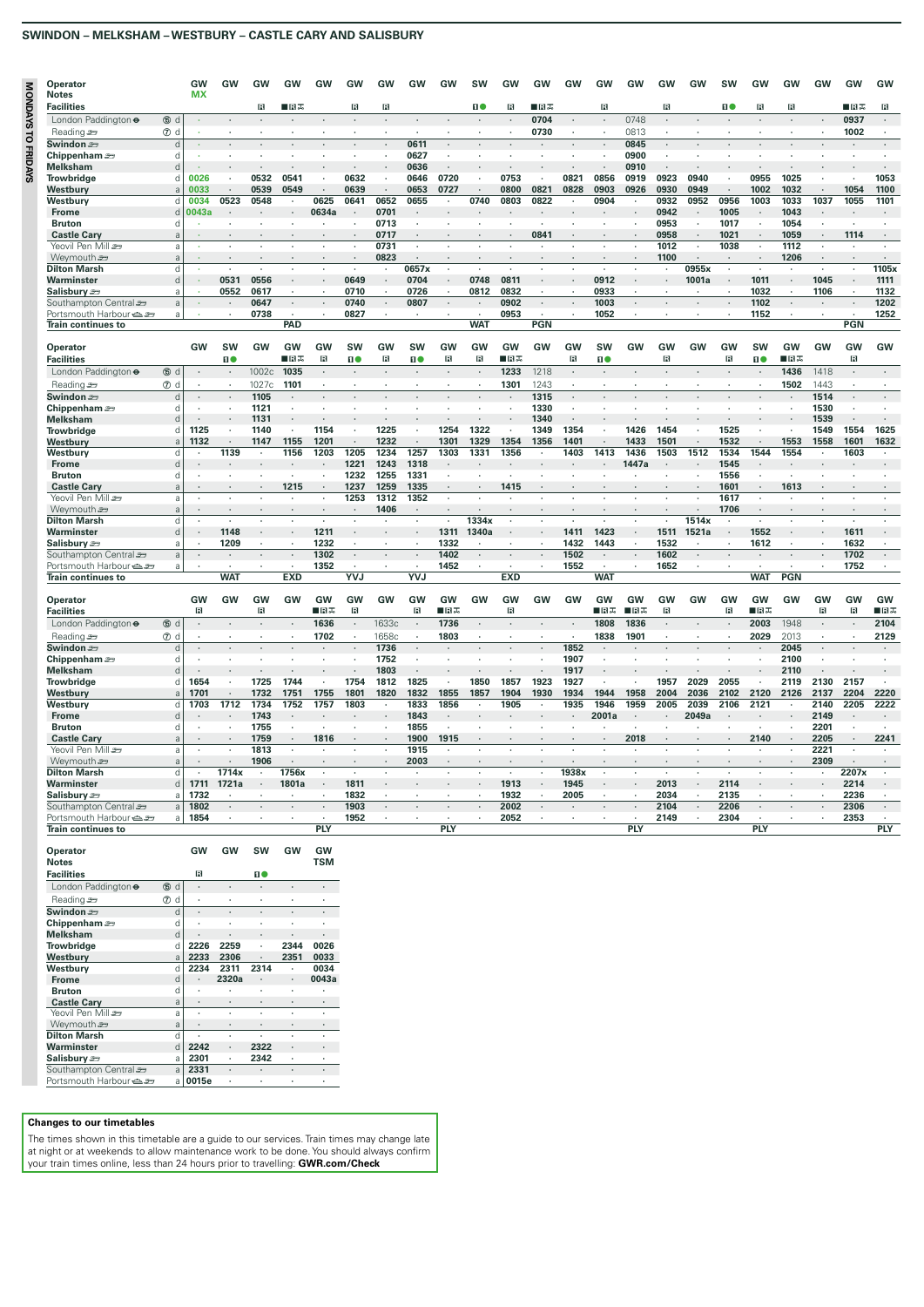# SWINDON - MELKSHAM - WESTBURY - CASTLE CARY AND SALISBURY

|                  | Operator                                                                                                                                                                                                                                                                                                                                                                                                                                               |                  | GW                   | GW           | GW                   | GW                       | GW      | GW                       | GW                   | GW      | <b>SW</b>            | GW      | GW             | GW                   | GW                   | GW                   | GW           | GW           | GW                   | GW                   | GW                   | GW           | GW         | SW         | GW                   |
|------------------|--------------------------------------------------------------------------------------------------------------------------------------------------------------------------------------------------------------------------------------------------------------------------------------------------------------------------------------------------------------------------------------------------------------------------------------------------------|------------------|----------------------|--------------|----------------------|--------------------------|---------|--------------------------|----------------------|---------|----------------------|---------|----------------|----------------------|----------------------|----------------------|--------------|--------------|----------------------|----------------------|----------------------|--------------|------------|------------|----------------------|
| <b>SYADRIONS</b> | <b>Notes</b>                                                                                                                                                                                                                                                                                                                                                                                                                                           |                  |                      |              |                      |                          |         |                          |                      |         |                      | А       |                | Α                    |                      |                      |              | в            | А                    |                      |                      |              |            |            |                      |
|                  | <b>Facilities</b>                                                                                                                                                                                                                                                                                                                                                                                                                                      |                  |                      |              |                      | B                        | B       | B                        |                      | R       | 10                   | ∎в≂     |                | $\mathbb B$          | $\mathbb{R}^2$       |                      | R            | ∎в≂          | $\mathbb{R}$         | R                    |                      | $\mathbb{R}$ |            | 10         | $\mathbb{R}$         |
|                  | London Paddington $\bullet$                                                                                                                                                                                                                                                                                                                                                                                                                            | (f) d            |                      |              |                      |                          |         |                          |                      |         |                      | 0700    |                |                      |                      | 0732c                |              | 0835         |                      | $\cdot$              | 0832c                |              |            |            |                      |
|                  | Reading s                                                                                                                                                                                                                                                                                                                                                                                                                                              | $\circledcirc$ d |                      |              |                      |                          |         |                          |                      |         | ¥                    | 0728u   |                | ×,                   | $\cdot$              | 0757c                | ×.           | 0902ua       | $\cdot$              | $\cdot$              | 0859c                |              |            |            |                      |
|                  | Swindon =                                                                                                                                                                                                                                                                                                                                                                                                                                              | d                |                      |              |                      |                          |         | $\mathbf{r}$             |                      |         | $\ddot{\phantom{a}}$ |         |                | 0808                 | $\sim$               | 0835                 | $\epsilon$   |              |                      | $\ddot{\phantom{a}}$ | 0935                 |              |            |            |                      |
|                  | Chippenham $\equiv$                                                                                                                                                                                                                                                                                                                                                                                                                                    | d                |                      |              |                      |                          |         |                          |                      |         |                      |         |                | 0824                 | ï                    | 0857                 |              |              |                      |                      | 0950                 |              |            |            |                      |
|                  | <b>Melksham</b>                                                                                                                                                                                                                                                                                                                                                                                                                                        | d                |                      |              |                      |                          |         |                          |                      |         |                      |         |                | 0834                 |                      | 0906                 |              |              |                      | ٠                    | 1000                 |              |            |            |                      |
|                  | Trowbridge                                                                                                                                                                                                                                                                                                                                                                                                                                             | d                | 0026                 |              | $\cdot$              | 0626                     | $\cdot$ | $\cdot$                  | 0720                 | 0754    | $\cdot$              |         | 0817           | 0843                 | 0853                 | 0916                 | 0921         |              | 0946                 | 0954                 | 1009                 | 1016         | $\cdot$    |            | 1055                 |
|                  | Westbury                                                                                                                                                                                                                                                                                                                                                                                                                                               | $\overline{a}$   | 0033                 |              |                      | 0633                     |         |                          | 0727                 | 0801    |                      | 0814    | 0824           | 0850                 | 0900                 | 0923                 | 0928         | 0956         | 0953                 | 1002                 | 1016                 | 1022         |            |            | 1102                 |
|                  | Westbury                                                                                                                                                                                                                                                                                                                                                                                                                                               | d                | 0034                 | 0524         | 0601                 | 0648                     | 0645    | 0648                     |                      | 0802    | 0810                 |         |                | 0852                 | 0901                 |                      | 0929         | 0957         | 1002                 | 1003                 |                      | 1031         | 1037       | 1057       | 1103                 |
|                  | Frome                                                                                                                                                                                                                                                                                                                                                                                                                                                  | d                | 0043a                |              |                      | $\overline{\phantom{a}}$ | 0654    |                          |                      |         |                      |         |                | 0905                 |                      |                      | 0938         |              | 1018                 | $\cdot$              |                      | 1040         | $\cdot$    | 1106a      |                      |
|                  | <b>Bruton</b>                                                                                                                                                                                                                                                                                                                                                                                                                                          | $\overline{d}$   | $\cdot$              |              | $\cdot$              | $\cdot$                  | 0706    | ٠                        |                      |         | $\cdot$              |         |                | ×                    | $\cdot$              | $\cdot$              | 0950         | $\cdot$      | $\cdot$              | ٠                    | $\cdot$              | 1052         | ٠          |            |                      |
|                  | <b>Castle Cary</b>                                                                                                                                                                                                                                                                                                                                                                                                                                     | a                |                      |              |                      |                          | 0710    |                          |                      |         |                      |         |                | 0918                 |                      |                      | 0954         | 1016         | 1032                 |                      |                      | 1056         |            |            |                      |
|                  | Yeovil Pen Mill                                                                                                                                                                                                                                                                                                                                                                                                                                        | a                | J.                   |              | $\epsilon$           | $\cdot$                  | 0723    | $\cdot$                  | ä,                   |         | ä,                   | ä,      | $\epsilon$     | 0931                 | $\cdot$              | ×,                   | 1007         | $\cdot$      | 1045                 | $\epsilon$           | ×,                   | 1109         | $\epsilon$ | $\epsilon$ | $\epsilon$           |
|                  | Weymouth s                                                                                                                                                                                                                                                                                                                                                                                                                                             | $\rm{a}$         |                      |              |                      |                          | 0818    |                          |                      |         |                      |         |                | 1024                 |                      |                      | 1056         |              | 1126                 |                      |                      | 1208         |            |            |                      |
|                  | <b>Dilton Marsh</b>                                                                                                                                                                                                                                                                                                                                                                                                                                    | d                | $\ddot{\phantom{a}}$ |              | $\ddot{\phantom{a}}$ | ÷.                       |         | 0650x                    | $\ddot{\phantom{a}}$ |         |                      |         |                | ä,                   | 0904x                | $\ddot{\phantom{a}}$ |              | ÷.           |                      |                      | $\ddot{\phantom{a}}$ |              | $\cdot$    |            | 1106x                |
|                  | Warminster                                                                                                                                                                                                                                                                                                                                                                                                                                             | d                |                      | 0532         | 0609                 |                          |         | 0658                     |                      | 0810    | 0818                 |         |                |                      | 0911                 |                      |              |              |                      | 1011                 |                      |              | 1045       |            | 1113                 |
|                  | Salisbury 2                                                                                                                                                                                                                                                                                                                                                                                                                                            | a                |                      | 0554         | 0630                 |                          |         | 0720                     |                      | 0832    | 0837                 |         |                |                      | 0932                 |                      |              |              |                      | 1032                 |                      |              | 1106       |            | 1134                 |
|                  | Southampton Central                                                                                                                                                                                                                                                                                                                                                                                                                                    | $\rm{a}$         |                      |              | 0702                 |                          |         | 0755                     | ÷,                   | 0902    | $\cdot$              |         |                | ×                    | 1003                 |                      | ٠            |              |                      | 1103                 |                      |              | ٠          |            | 1204                 |
|                  | Portsmouth Harbour <a< td=""><td>a</td><td></td><td>٠</td><td>0751</td><td><math>\cdot</math></td><td>٠</td><td>0849</td><td><math display="inline">\cdot</math></td><td>0951</td><td></td><td></td><td></td><td>×</td><td>1051</td><td><math display="inline">\cdot</math></td><td>٠</td><td></td><td><math display="inline">\cdot</math></td><td>1151</td><td></td><td><math display="inline">\cdot</math></td><td>٠</td><td></td><td>1251</td></a<> | a                |                      | ٠            | 0751                 | $\cdot$                  | ٠       | 0849                     | $\cdot$              | 0951    |                      |         |                | ×                    | 1051                 | $\cdot$              | ٠            |              | $\cdot$              | 1151                 |                      | $\cdot$      | ٠          |            | 1251                 |
|                  | Train continues to                                                                                                                                                                                                                                                                                                                                                                                                                                     |                  |                      |              |                      |                          |         |                          |                      |         | <b>WAT</b>           | PNZ     |                |                      |                      |                      |              | <b>EXD</b>   |                      |                      |                      |              |            |            |                      |
|                  |                                                                                                                                                                                                                                                                                                                                                                                                                                                        |                  | GW                   | <b>SW</b>    | GW                   | GW                       | GW      | GW                       | GW                   | GW      |                      | GW      | GW             | GW                   | GW                   | GW                   | GW           | GW           |                      | GW                   | GW                   | GW           | GW         | GW         | GW                   |
|                  | Operator<br><b>Notes</b>                                                                                                                                                                                                                                                                                                                                                                                                                               |                  |                      |              |                      |                          |         |                          | А                    |         | GW                   |         | В              |                      |                      |                      |              |              | GW                   |                      |                      |              |            |            | C                    |
|                  | <b>Facilities</b>                                                                                                                                                                                                                                                                                                                                                                                                                                      |                  |                      |              |                      | ∎в≂                      | B       | $\mathbb{R}$             | ∎⊟ਨ                  | R       |                      |         | ∎⊓ਸ਼ਨ          | $\mathbb{R}$         | A<br>$\mathbb{R}$    |                      | $\mathbb{R}$ | R            | ∎в≂                  |                      | R                    |              |            | А<br>B     | $\mathbb{R}$         |
|                  |                                                                                                                                                                                                                                                                                                                                                                                                                                                        |                  |                      | 10           |                      |                          |         |                          |                      |         |                      |         |                |                      |                      |                      |              |              | 1436                 |                      |                      |              |            |            |                      |
|                  | London Paddington $\Theta$                                                                                                                                                                                                                                                                                                                                                                                                                             | (fi) d           |                      |              | 1002c                | 1035                     |         |                          | 1137                 |         | ×,                   | 1202c   | 1235           |                      |                      |                      |              |              |                      | 1402c                |                      |              | 1502c      |            |                      |
|                  | Reading                                                                                                                                                                                                                                                                                                                                                                                                                                                | $\circledcirc$ d |                      |              | 1027c                | 1101ua                   |         | $\cdot$                  | 1205u                |         | $\cdot$              | 1227c   | <b>1301ua</b>  | $\ddot{\phantom{a}}$ |                      |                      |              | $\mathbf{r}$ | 1501ua               | 1427c                | $\lambda$            |              | 1527c      |            |                      |
|                  | Swindon =                                                                                                                                                                                                                                                                                                                                                                                                                                              | $\overline{d}$   |                      |              | 1105                 |                          |         |                          |                      |         |                      | 1305    |                |                      |                      |                      |              |              |                      | 1510                 |                      |              | 1603       |            |                      |
|                  | Chippenham $\equiv$                                                                                                                                                                                                                                                                                                                                                                                                                                    | d                | $\lambda$            |              | 1121                 |                          |         | $\overline{\phantom{a}}$ |                      |         | $\cdot$              | 1321    |                | $\cdot$              |                      |                      |              |              |                      | 1530                 |                      | $\cdot$      | 1618       |            |                      |
|                  | <b>Melksham</b>                                                                                                                                                                                                                                                                                                                                                                                                                                        | d                |                      |              | 1130                 |                          |         |                          |                      |         |                      | 1330    |                |                      |                      |                      |              |              |                      | 1539                 |                      |              | 1628       |            |                      |
|                  | Trowbridge                                                                                                                                                                                                                                                                                                                                                                                                                                             | d                | 1123                 |              | 1140                 |                          | 1154    | 1222                     |                      | 1253    | 1322                 | 1340    |                | 1354                 | ×.                   | 1425                 | 1453         | 1522         | $\cdot$              | 1549                 | 1554                 | 1622         | 1637       | 1653       | 1653                 |
|                  | Westbury                                                                                                                                                                                                                                                                                                                                                                                                                                               | $\overline{a}$   | 1131<br>×,           | 1143         | 1148<br>×,           | 1152                     | 1201    | 1229                     | 1248<br>¥            | 1300    | 1329<br>×,           | 1348    | 1355           | 1401                 | 1423                 | 1432                 | 1500         | 1529         | 1552                 | 1556<br>×,           | 1601                 | 1629         | 1644<br>×, | 1700       | 1700<br>1701         |
|                  | Westbury<br>Frome                                                                                                                                                                                                                                                                                                                                                                                                                                      | d<br>d           |                      |              |                      | 1153                     | 1202    | 1231<br>1240             |                      | 1301    |                      |         | 1356           | 1402                 | 1437                 |                      | 1501         | 1531<br>1540 | 1553                 |                      | 1602                 |              |            | 1701       |                      |
|                  | <b>Bruton</b>                                                                                                                                                                                                                                                                                                                                                                                                                                          | d                | $\cdot$              |              | $\cdot$              | $\cdot$                  |         | 1252                     | ×                    | $\cdot$ | $\cdot$              | $\cdot$ | $\blacksquare$ | $\cdot$              | 1450                 | $\cdot$              | ٠            | 1552         | $\ddot{\phantom{a}}$ | $\cdot$              |                      |              | $\cdot$    |            |                      |
|                  | <b>Castle Cary</b>                                                                                                                                                                                                                                                                                                                                                                                                                                     | $\overline{a}$   |                      |              |                      | 1212                     |         | 1256                     |                      |         |                      |         | 1418           |                      | 1455                 |                      |              | 1556         | 1612                 |                      |                      |              |            |            |                      |
|                  | Yeovil Pen Mill                                                                                                                                                                                                                                                                                                                                                                                                                                        | a                | ÷,                   |              | ÷,                   |                          |         | 1309                     | ä,                   |         | ÷,                   |         |                | $\ddot{\phantom{a}}$ | 1508                 |                      | ÷,           | 1609         |                      | ÷                    |                      |              | ÷          |            |                      |
|                  | Weymouth s                                                                                                                                                                                                                                                                                                                                                                                                                                             | a                |                      |              |                      |                          |         | 1408                     |                      |         |                      |         |                |                      | 1553                 |                      |              | 1708         |                      |                      |                      |              |            |            |                      |
|                  | <b>Dilton Marsh</b>                                                                                                                                                                                                                                                                                                                                                                                                                                    | d                | ٠                    |              | ٠                    | $\cdot$                  |         | $\cdot$                  | ×                    | 1304x   | $\cdot$              |         |                |                      |                      |                      | 1504x        |              | $\cdot$              | ٠                    |                      |              |            | 1704x      |                      |
|                  | Warminster                                                                                                                                                                                                                                                                                                                                                                                                                                             | d                |                      | 1150         |                      |                          | 1210    |                          |                      | 1311    |                      |         |                | 1410                 |                      |                      | 1511         |              |                      |                      | 1610                 |              |            | 1710       | 1710                 |
|                  | Salisbury =                                                                                                                                                                                                                                                                                                                                                                                                                                            | $\rm{a}$         |                      | 1211         |                      |                          | 1232    | ٠                        |                      | 1332    |                      |         |                | 1432                 |                      |                      | 1532         |              |                      |                      | 1631                 |              |            | 1732       | 1732                 |
|                  | Southampton Central                                                                                                                                                                                                                                                                                                                                                                                                                                    | $\rm{a}$         | $\cdot$              |              | $\cdot$              | $\cdot$                  | 1303    | $\cdot$                  | o,                   | 1403    | $\cdot$              |         | $\lambda$      | 1503                 | ×                    | $\cdot$              | 1603         |              | $\cdot$              | $\cdot$              | 1703                 | $\cdot$      | $\cdot$    | 1803       | 1803                 |
|                  | Portsmouth Harbour                                                                                                                                                                                                                                                                                                                                                                                                                                     | a                |                      |              |                      |                          | 1351    | $\cdot$                  |                      | 1451    |                      |         |                | 1551                 |                      |                      | 1651         |              |                      |                      | 1751                 |              |            | 1851       | 1851                 |
|                  | <b>Train continues to</b>                                                                                                                                                                                                                                                                                                                                                                                                                              |                  |                      | <b>WAT</b>   |                      | <b>PGN</b>               |         |                          | <b>NQY</b>           |         |                      |         | <b>EXD</b>     |                      |                      |                      |              |              | PLY                  |                      |                      |              |            |            |                      |
|                  |                                                                                                                                                                                                                                                                                                                                                                                                                                                        |                  |                      |              |                      |                          |         |                          |                      |         |                      |         |                |                      |                      |                      |              |              |                      |                      |                      |              |            |            |                      |
|                  | Operator                                                                                                                                                                                                                                                                                                                                                                                                                                               |                  | GW                   | GW           | GW                   | GW                       | GW      | GW                       | GW                   | GW      | GW                   | SW      | GW             | GW                   | GW                   | GW                   | GW           | GW           | GW                   | GW                   | GW                   | GW           | GW         | GW         | <b>SW</b>            |
|                  | <b>Notes</b>                                                                                                                                                                                                                                                                                                                                                                                                                                           |                  | C                    | А            | C                    |                          |         |                          |                      |         |                      |         |                |                      |                      |                      |              |              |                      | C                    |                      |              | Α          |            |                      |
|                  | <b>Facilities</b>                                                                                                                                                                                                                                                                                                                                                                                                                                      |                  |                      | $\mathbf{B}$ |                      | ∎⊡ਨ                      | B       |                          | R                    | R       |                      | 10      | B              |                      | ∎в≂                  |                      | $\mathbb{R}$ | ∎⊡⊼          | B                    |                      | R                    |              |            |            | $\mathbf{u}$         |
|                  | London Paddington $\bullet$                                                                                                                                                                                                                                                                                                                                                                                                                            | (f) d            |                      |              |                      | 1636                     |         | 1631c                    |                      |         |                      |         |                | 1832c                | 1904                 |                      |              | 2004         |                      | 2002c                |                      |              | 2048       |            |                      |
|                  | Reading                                                                                                                                                                                                                                                                                                                                                                                                                                                | $\circledcirc$ d |                      |              |                      | <b>1701ua</b>            |         | 1657c                    |                      |         |                      |         |                | 1857c                | 1929                 |                      |              | 2029         |                      | 2027c                |                      |              | 2113       |            |                      |
|                  | Swindon =                                                                                                                                                                                                                                                                                                                                                                                                                                              | d                |                      |              |                      |                          |         | 1735                     |                      |         |                      |         |                | 1935                 |                      |                      |              |              |                      | 2107                 |                      |              | 2208       |            |                      |
|                  | Chippenham $\equiv$                                                                                                                                                                                                                                                                                                                                                                                                                                    | d                |                      |              |                      |                          |         | 1750                     |                      |         |                      |         |                | 1950                 |                      |                      |              |              |                      | 2122                 |                      |              | 2224       |            |                      |
|                  | <b>Melksham</b>                                                                                                                                                                                                                                                                                                                                                                                                                                        | d                |                      |              |                      |                          |         | 1800                     |                      |         |                      |         |                | 2000                 |                      |                      |              |              |                      | 2132                 |                      |              | 2234       |            |                      |
|                  | Trowbridge                                                                                                                                                                                                                                                                                                                                                                                                                                             | d                | ×                    | 1725         | 1725                 | $\ddot{\phantom{a}}$     | 1754    | 1809                     | 1823                 | 1854    | 1925                 | $\cdot$ | 1954           | 2009                 | $\ddot{\phantom{a}}$ | 2025                 | 2054         |              | 2126                 | 2141                 | 2152                 | 2216         | 2243       | 2255       |                      |
|                  | Westbury                                                                                                                                                                                                                                                                                                                                                                                                                                               | a                |                      | 1732         | 1732                 | 1752                     | 1801    | 1817                     | 1830                 | 1901    | 1932                 |         | 2001           | 2016                 | 2022                 | 2032                 | 2101         | 2120         | 2133                 | 2149                 | 2159                 | 2223         | 2250       | 2302       |                      |
|                  | Westbury                                                                                                                                                                                                                                                                                                                                                                                                                                               | d                | 1711                 | 1734         | ×                    | 1753                     | 1802    | $\cdot$                  | 1832                 | 1902    | $\cdot$              | 1958    | 2002           | $\cdot$              | 2024                 | 2033                 | 2103         | 2121         | 2134                 | ×.                   | 2204                 |              | ×          |            | 2312                 |
|                  | Frome                                                                                                                                                                                                                                                                                                                                                                                                                                                  | d                |                      | 1743         |                      |                          |         |                          | 1841                 |         |                      | 2007    |                |                      |                      | 2043a                |              |              | 2147                 |                      |                      |              |            |            |                      |
|                  | <b>Bruton</b>                                                                                                                                                                                                                                                                                                                                                                                                                                          | d                |                      | 1754         | ×                    |                          |         |                          | 1853                 | ٠       | $\epsilon$           | 2019    | $\cdot$        | ¥                    |                      |                      |              |              | 2158                 | ×                    |                      |              |            |            |                      |
|                  | <b>Castle Cary</b>                                                                                                                                                                                                                                                                                                                                                                                                                                     | $\overline{a}$   |                      | 1759         | v.                   | 1812                     |         |                          | 1857                 |         |                      | 2023    |                |                      | 2043                 |                      |              | 2140         | 2203                 | ¥.                   |                      |              |            |            |                      |
|                  | Yeovil Pen Mill                                                                                                                                                                                                                                                                                                                                                                                                                                        | a                |                      | 1812         | ÷                    |                          |         | $\cdot$                  | 1911                 |         | ÷.                   | 2037    |                | $\ddot{\phantom{a}}$ |                      |                      |              |              | 2218                 | ä,                   |                      |              | ä,         |            | $\ddot{\phantom{a}}$ |
|                  | Weymouth s                                                                                                                                                                                                                                                                                                                                                                                                                                             | a                |                      | 1927         |                      |                          |         |                          | 2009                 |         |                      |         |                |                      |                      |                      |              |              | 2307                 |                      |                      |              |            |            |                      |
|                  | <b>Dilton Marsh</b>                                                                                                                                                                                                                                                                                                                                                                                                                                    | d                | 1713x                |              |                      |                          |         |                          |                      |         | ï                    | ×,      | 2004x          | ×,                   |                      |                      |              |              |                      | ×                    | 2206x                |              |            |            |                      |
|                  | Warminster                                                                                                                                                                                                                                                                                                                                                                                                                                             | d                | 1721a                |              |                      |                          | 1810    |                          |                      | 1910    |                      |         | 2011           |                      |                      |                      | 2111         |              |                      |                      | 2213                 |              |            |            | 2319                 |
|                  | Salisbury 2                                                                                                                                                                                                                                                                                                                                                                                                                                            | a                |                      |              |                      |                          | 1832    |                          |                      | 1932    |                      |         | 2032           |                      |                      |                      | 2132         |              |                      |                      | 2234                 |              |            |            | 2340                 |
|                  | Southampton Central                                                                                                                                                                                                                                                                                                                                                                                                                                    | $\rm{a}$         |                      |              |                      | $\sim$                   | 1903    | $\cdot$                  | $\cdot$              | 2003    | $\cdot$              | $\sim$  | 2103           | $\cdot$              | $\cdot$              | $\cdot$              | 2202         | $\cdot$      |                      | ÷.                   | 2304                 |              |            |            |                      |
|                  | Portsmouth Harbour                                                                                                                                                                                                                                                                                                                                                                                                                                     | $\rm{a}$         |                      |              |                      | PGN                      | 1951    |                          |                      | 2051    | $\cdot$              | YVJ     | 2151           |                      | PLY                  |                      | 2250         | PLY          |                      |                      | 2350                 |              |            |            |                      |
|                  | Train continues to                                                                                                                                                                                                                                                                                                                                                                                                                                     |                  |                      |              |                      |                          |         |                          |                      |         |                      |         |                |                      |                      |                      |              |              |                      |                      |                      |              |            |            |                      |

Operator GW London Paddington  $\overline{\circ}$  $\langle \cdot \rangle$ Reading **3**  $\circledcirc$  d  $\overline{\text{Swindon}} \equiv$  $\overline{c}$  $\cdot$ Chippenham  $\frac{1}{c}$  $\frac{1}{2}$  . Chippennan<br>Melksham<br>Trowbridge  $\mathsf{d}$ 2350  $\overline{d}$ **Westbury**<br>Westbury  $\frac{2357}{2358}$  $\overline{d}$ Frome 0009a  $\overline{c}$  $\frac{1}{2}$ **Bruton**  $\overline{c}$ Bruton<br>Castle Cary<br>Yeovil Pen Mill<br><del>Weymouth ⊜</del><br>Dilton Marsh  $\overline{z}$  $\frac{1}{\sqrt{2}}$  $\overline{\epsilon}$  $\epsilon$  $\frac{1}{2}$  $\mathbf{d}$ Warminster Salisbury<br>Southampton Central<br>Portsmouth Harbour  $\epsilon$  $\cdot$ 

# **Changes to our timetables**

The times shown in this timetable are a guide to our services. Train times may change late and injet or at weekends to allow maintenance work to be done. You should always confirm<br>your train times online, less than 24 hours prior to travelling: **GWR.com/Check** 

 $\frac{1}{2}$  $\overline{c}$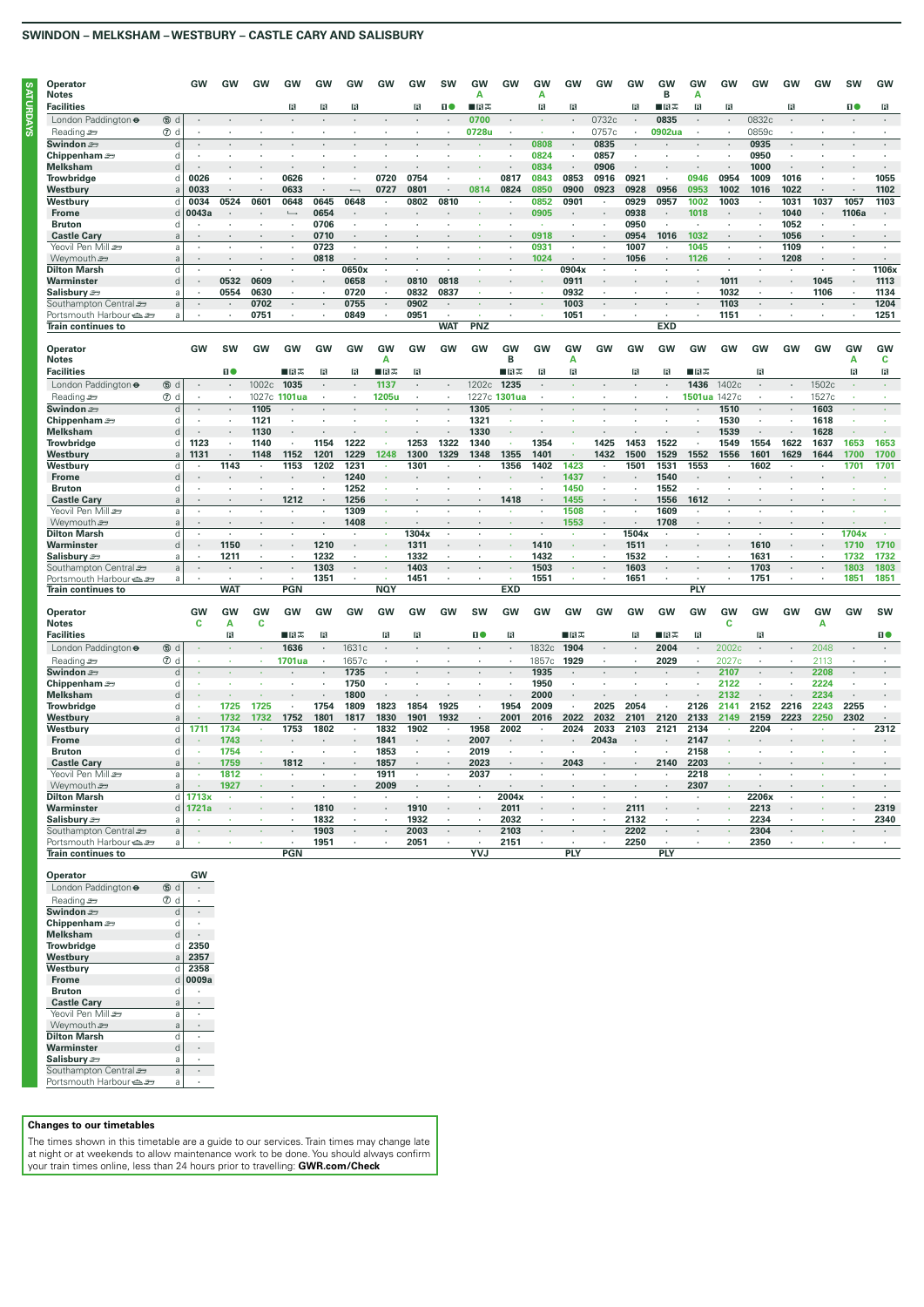# SWINDON - MELKSHAM - WESTBURY - CASTLE CARY AND SALISBURY

| Operator<br><b>Notes</b>                                                                                                                                                                                                                                                                                                                                                                                                                                                                                     |                  | GW      | GW           | GW           | <b>GW</b> | GW           | GW           | GW           | <b>SW</b>    | GW                   | GW      | GW           | <b>GW</b>    | GW           | GW<br>D      | GW<br>Е      | GW                   | <b>GW</b> | GW           | GW           | <b>GW</b>            | GW           | GW         | GW     |
|--------------------------------------------------------------------------------------------------------------------------------------------------------------------------------------------------------------------------------------------------------------------------------------------------------------------------------------------------------------------------------------------------------------------------------------------------------------------------------------------------------------|------------------|---------|--------------|--------------|-----------|--------------|--------------|--------------|--------------|----------------------|---------|--------------|--------------|--------------|--------------|--------------|----------------------|-----------|--------------|--------------|----------------------|--------------|------------|--------|
| <b>Facilities</b>                                                                                                                                                                                                                                                                                                                                                                                                                                                                                            |                  |         | $\mathbb{E}$ | ∎⊟ਨ          |           | $\mathbb{R}$ | ∎⊪ਸ਼ਲ        | $\mathbb{R}$ | П0           | B                    |         |              | ∎⊟ਨ          | $\mathbb{R}$ |              | $\mathbb{R}$ | $\mathbb{R}$         | ∎⊪ਸ਼ਨ     | $\mathbb{R}$ | $\mathbb{R}$ | Ы                    | $\mathbb{R}$ | ∎⊪ਸ਼ਨ      | в      |
| London Paddington $\bullet$                                                                                                                                                                                                                                                                                                                                                                                                                                                                                  | 15 d             |         | ٠            | 0752         | 0813c     | ٠            | 0851         |              |              |                      |         | $\cdot$      | 1036         | ٠            | 1043         | 1043         | ٠                    | 1236      |              |              | 1243                 |              | 1436       | $\sim$ |
| Reading                                                                                                                                                                                                                                                                                                                                                                                                                                                                                                      | $\circledcirc$ d |         |              | 0822         | 0837c     | $\cdot$      | 0918         |              |              |                      |         |              | 1101         | ٠            | 1109         | 1109         |                      | 1301      |              |              | 1309                 |              | 1501       |        |
| Swindon s                                                                                                                                                                                                                                                                                                                                                                                                                                                                                                    | d                |         |              |              | 0914      |              |              |              |              |                      |         |              |              |              | 1141         | 1141         |                      |           |              |              | 1341                 |              |            |        |
| Chippenham $\equiv$                                                                                                                                                                                                                                                                                                                                                                                                                                                                                          | d                |         |              |              | 0930      | ٠            |              |              |              |                      |         |              |              |              | 1156         | 1156         | ٠                    |           |              |              | 1356                 |              |            |        |
| <b>Melksham</b>                                                                                                                                                                                                                                                                                                                                                                                                                                                                                              | d                |         |              |              | 0940      |              |              |              |              |                      |         |              |              |              | 1205         | 1206         |                      |           |              |              | 1405                 |              |            |        |
| Trowbridge                                                                                                                                                                                                                                                                                                                                                                                                                                                                                                   | d                |         |              |              | 0949      | 0953         |              | 1014         |              | 1054                 |         | 1113         |              | 1153         | 1214         | 1215         | 1255                 |           | 1352         | 1410         | 1414                 | 1455         | $\cdot$    | 1552   |
| Westburv                                                                                                                                                                                                                                                                                                                                                                                                                                                                                                     | a                |         | $\cdot$      | 0915         | 0956      | 1000         | 1000         | 1021         | $\cdot$      | 1101                 | $\sim$  | 1120         | 1152         | 1200         | 1221         | 1223         | 1302                 | 1352      | 1359         | 1416         | 1421                 | 1502         | 1552       | 1559   |
| Westbury                                                                                                                                                                                                                                                                                                                                                                                                                                                                                                     | d                | 0755    | 0905         | 0917         |           | 1001         | 1004         | 1022         | 1043         | 1102                 | 1110    |              | 1153         | 1202         | ×            | 1228         | 1303                 | 1353      | 1402         | 1418         | 1422                 | 1504         | 1553       | 1602   |
| Frome                                                                                                                                                                                                                                                                                                                                                                                                                                                                                                        | d                |         | 0914         |              |           |              |              | 1032         | $\cdot$      |                      | 1119a   | $\bullet$    |              |              |              | 1241         | $\cdot$              |           |              |              | 1432                 |              |            |        |
| <b>Bruton</b>                                                                                                                                                                                                                                                                                                                                                                                                                                                                                                | d                |         | 0926         |              |           |              |              | 1043         |              |                      |         |              |              |              |              | 1252         |                      |           |              |              | 1443                 |              |            |        |
| <b>Castle Cary</b>                                                                                                                                                                                                                                                                                                                                                                                                                                                                                           | a                |         | 0930         | 0935         |           |              | 1023         | 1048         |              |                      |         |              | 1212         |              |              | 1257         | $\cdot$              | 1412      |              |              | 1448                 |              | 1612       |        |
| Yeovil Pen Mill                                                                                                                                                                                                                                                                                                                                                                                                                                                                                              | a                |         | 0952         |              |           |              |              | 1103         |              |                      |         |              |              |              |              | 1312         | $\ddot{\phantom{0}}$ |           |              |              | 1501                 |              |            |        |
| Weymouth s                                                                                                                                                                                                                                                                                                                                                                                                                                                                                                   | $\overline{a}$   | $\cdot$ | 1051         | ٠            |           |              |              | 1154         | ٠            |                      |         |              |              | $\cdot$      | $\sim$       | 1400         | $\cdot$              | $\cdot$   |              | $\cdot$      | 1551                 |              | $\cdot$    | $\sim$ |
| <b>Dilton Marsh</b>                                                                                                                                                                                                                                                                                                                                                                                                                                                                                          | d                |         | ×.           |              |           | 1004x        |              |              |              |                      |         |              |              | 1204x        |              |              |                      |           | 1404x        |              |                      | $\cdot$      |            | 1604x  |
| Warminster                                                                                                                                                                                                                                                                                                                                                                                                                                                                                                   | <sub>d</sub>     | 0802a   |              |              |           | 1011         |              |              | 1051         | 1110                 |         |              |              | 1211         | ×            |              | 1311                 |           | 1411         | 1426         | ٠                    | 1512         |            | 1611   |
| Salisbury <i>s</i>                                                                                                                                                                                                                                                                                                                                                                                                                                                                                           | a                |         |              | ٠            |           | 1032         | $\cdot$      |              | 1112         | 1131                 |         |              |              | 1233         | ×            |              | 1333                 |           | 1433         | 1445         | $\ddot{\phantom{a}}$ | 1533         | $\cdot$    | 1633   |
| Southampton Central                                                                                                                                                                                                                                                                                                                                                                                                                                                                                          | a                |         |              |              |           | 1102         |              |              |              | 1202                 |         |              |              | 1304         |              |              | 1403                 | $\cdot$   | 1504         | 1516         |                      | 1605         | $\sim$     | 1703   |
| Portsmouth Harbour <a< td=""><td>a</td><td></td><td></td><td><math>\mathbf{r}</math></td><td></td><td>1151</td><td><math>\cdot</math></td><td></td><td><math>\cdot</math></td><td>1251</td><td><math>\cdot</math></td><td></td><td></td><td>1351</td><td>÷.</td><td></td><td>1451</td><td><math display="inline">\sim</math></td><td>1551</td><td><math display="inline">\cdot</math></td><td><math>\ddot{\phantom{a}}</math></td><td>1651</td><td><math display="inline">\sim</math></td><td>1751</td></a<> | a                |         |              | $\mathbf{r}$ |           | 1151         | $\cdot$      |              | $\cdot$      | 1251                 | $\cdot$ |              |              | 1351         | ÷.           |              | 1451                 | $\sim$    | 1551         | $\cdot$      | $\ddot{\phantom{a}}$ | 1651         | $\sim$     | 1751   |
| <b>Train continues to</b>                                                                                                                                                                                                                                                                                                                                                                                                                                                                                    |                  |         |              | <b>PNZ</b>   |           |              | PNZ          |              | <b>WAT</b>   |                      |         |              | <b>PGN</b>   |              |              |              |                      | PGN       |              | <b>FTN</b>   |                      |              | <b>EXD</b> |        |
|                                                                                                                                                                                                                                                                                                                                                                                                                                                                                                              |                  |         |              |              |           |              |              |              |              |                      |         |              |              |              |              |              |                      |           |              |              |                      |              |            |        |
| <b>Operator</b>                                                                                                                                                                                                                                                                                                                                                                                                                                                                                              |                  | GW      | GW           | GW           | GW        | GW           | GW           | GW           | GW           | GW                   | GW      | GW           | GW           | GW           | GW           | GW           | GW                   | GW        | GW           | GW           | GW                   |              |            |        |
| <b>Facilities</b>                                                                                                                                                                                                                                                                                                                                                                                                                                                                                            |                  |         |              | в            |           | ∎в≂          | B            |              | $\mathbb{R}$ | в                    | B       | ∎⊓ਡ          | $\mathbb{R}$ |              | B            | ∎⊟ਨ          | B                    |           | $\mathbf{B}$ |              | R                    |              |            |        |
| London Paddington $\bullet$                                                                                                                                                                                                                                                                                                                                                                                                                                                                                  | 15 d             | 1443    |              |              |           | 1637         |              | 1643         | $\cdot$      |                      |         | 1836         |              | 1830c        | $\cdot$      | 2003         | $\cdot$              | 2030c     |              |              |                      |              |            |        |
| Reading s                                                                                                                                                                                                                                                                                                                                                                                                                                                                                                    | $\circledcirc$ d | 1509    |              |              |           | 1702         |              | 1709         |              |                      |         | 1901         |              | 1855c        |              | 2028         | $\cdot$              | 2055c     |              |              |                      |              |            |        |
| Swindon =                                                                                                                                                                                                                                                                                                                                                                                                                                                                                                    | d                | 1544    | $\cdot$      |              |           |              |              | 1744         | $\cdot$      |                      |         |              |              | 1929         | ÷.           |              |                      | 2125      |              |              |                      |              |            |        |
| Chippenham $\equiv$                                                                                                                                                                                                                                                                                                                                                                                                                                                                                          | d                | 1559    | ٠            |              |           |              |              | 1759         |              |                      |         |              |              | 1945         |              |              |                      | 2140      |              |              |                      |              |            |        |
| <b>Melksham</b>                                                                                                                                                                                                                                                                                                                                                                                                                                                                                              | d                | 1609    |              |              |           |              |              | 1809         |              |                      |         |              |              | 1954         |              |              |                      | 2150      |              |              |                      |              |            |        |
| <b>Trowbridge</b>                                                                                                                                                                                                                                                                                                                                                                                                                                                                                            | d                | 1618    | 1623         | 1656         | 1729      |              | 1753         | 1818         | 1829         | 1850                 | 1920    |              | 1949         | 2004         | 2055         |              | 2130                 | 2159      | 2203         | 2311         | 2348                 |              |            |        |
| Westbury                                                                                                                                                                                                                                                                                                                                                                                                                                                                                                     | a                | 1625    | 1630         | 1703         | 1736      | 1755         | 1800         | 1825         | 1836         | 1857                 | 1927    | 1954         | 1956         | 2011         | 2102         | 2120         | 2137                 | 2205      | 2210         | 2318         | 2355                 |              |            |        |
| Westbury                                                                                                                                                                                                                                                                                                                                                                                                                                                                                                     | d                | 1628    | ٠            | 1705         | 1737      | 1756         | 1802         | 1827         | 1837         | 1901                 | 1929    | 1955         | 2000         | ٠            | 2103         | 2122         | 2138                 | ٠         | 2211         | ٠            | 2356                 |              |            |        |
| <b>Frome</b>                                                                                                                                                                                                                                                                                                                                                                                                                                                                                                 | $\sqrt{2}$       | 1638a   | $\bullet$    |              | 1746a     |              |              |              | 1846         |                      |         |              |              |              |              |              | 2147                 |           |              |              |                      |              |            |        |
| <b>Bruton</b>                                                                                                                                                                                                                                                                                                                                                                                                                                                                                                | d                |         |              |              |           |              |              |              | 1858         |                      |         |              |              |              |              |              | 2159                 |           |              |              |                      |              |            |        |
| <b>Castle Cary</b><br>Yeovil Pen Mill                                                                                                                                                                                                                                                                                                                                                                                                                                                                        | a                |         |              |              |           | 1815         | $\cdot$      |              | 1902         | $\ddot{\phantom{0}}$ | $\cdot$ | 2014         |              |              |              | 2141         | 2203                 | $\sim$    |              |              |                      |              |            |        |
|                                                                                                                                                                                                                                                                                                                                                                                                                                                                                                              | a                |         |              |              |           |              |              |              | 1915         |                      |         |              |              |              |              |              | 2218                 |           |              |              |                      |              |            |        |
| Weymouth s                                                                                                                                                                                                                                                                                                                                                                                                                                                                                                   | a                |         |              |              |           |              |              |              | 2003         |                      |         |              |              |              |              |              | 2306                 | ٠         |              |              | $\bullet$            |              |            |        |
| <b>Dilton Marsh</b>                                                                                                                                                                                                                                                                                                                                                                                                                                                                                          | d                |         |              | 1707x        |           |              |              |              |              | 1909                 | 1937    |              | 2002x        |              |              |              |                      |           |              |              | 2359x<br>0005a       |              |            |        |
| Warminster                                                                                                                                                                                                                                                                                                                                                                                                                                                                                                   | d                |         |              | 1714         |           | ÷.           | 1810         | 1835<br>1855 | ٠            |                      | 1958    |              | 2009         | ٠            | 2111         |              |                      |           | 2219<br>2239 | ٠            |                      |              |            |        |
| Salisbury =                                                                                                                                                                                                                                                                                                                                                                                                                                                                                                  | a                | $\cdot$ |              | 1736<br>1806 | $\cdot$   | $\cdot$      | 1831<br>1902 | $\cdot$      | $\cdot$      | 1930                 | 2029    | $\cdot$      | 2031<br>2101 | $\cdot$      | 2133<br>2203 |              |                      |           | 2311         |              |                      |              |            |        |
| Southampton Central                                                                                                                                                                                                                                                                                                                                                                                                                                                                                          | a                | $\cdot$ | $\cdot$      | 1852         | $\cdot$   |              | 1952         |              | $\cdot$      | 2001                 |         | ٠<br>$\cdot$ | 2149         | ٠<br>$\cdot$ | 2249         |              | $\cdot$              | $\cdot$   |              | $\cdot$      |                      |              |            |        |
| Portsmouth Harbour <a< td=""><td>a</td><td></td><td></td><td></td><td></td><td><b>PLY</b></td><td></td><td></td><td></td><td>2050</td><td>2123</td><td>PLY</td><td></td><td></td><td></td><td>PLY</td><td></td><td></td><td>2356</td><td></td><td></td><td></td><td></td><td></td></a<>                                                                                                                                                                                                                      | a                |         |              |              |           | <b>PLY</b>   |              |              |              | 2050                 | 2123    | PLY          |              |              |              | PLY          |                      |           | 2356         |              |                      |              |            |        |
| <b>Train continues to</b>                                                                                                                                                                                                                                                                                                                                                                                                                                                                                    |                  |         |              |              |           |              |              |              |              |                      |         |              |              |              |              |              |                      |           |              |              |                      |              |            |        |

**Changes to our timetables**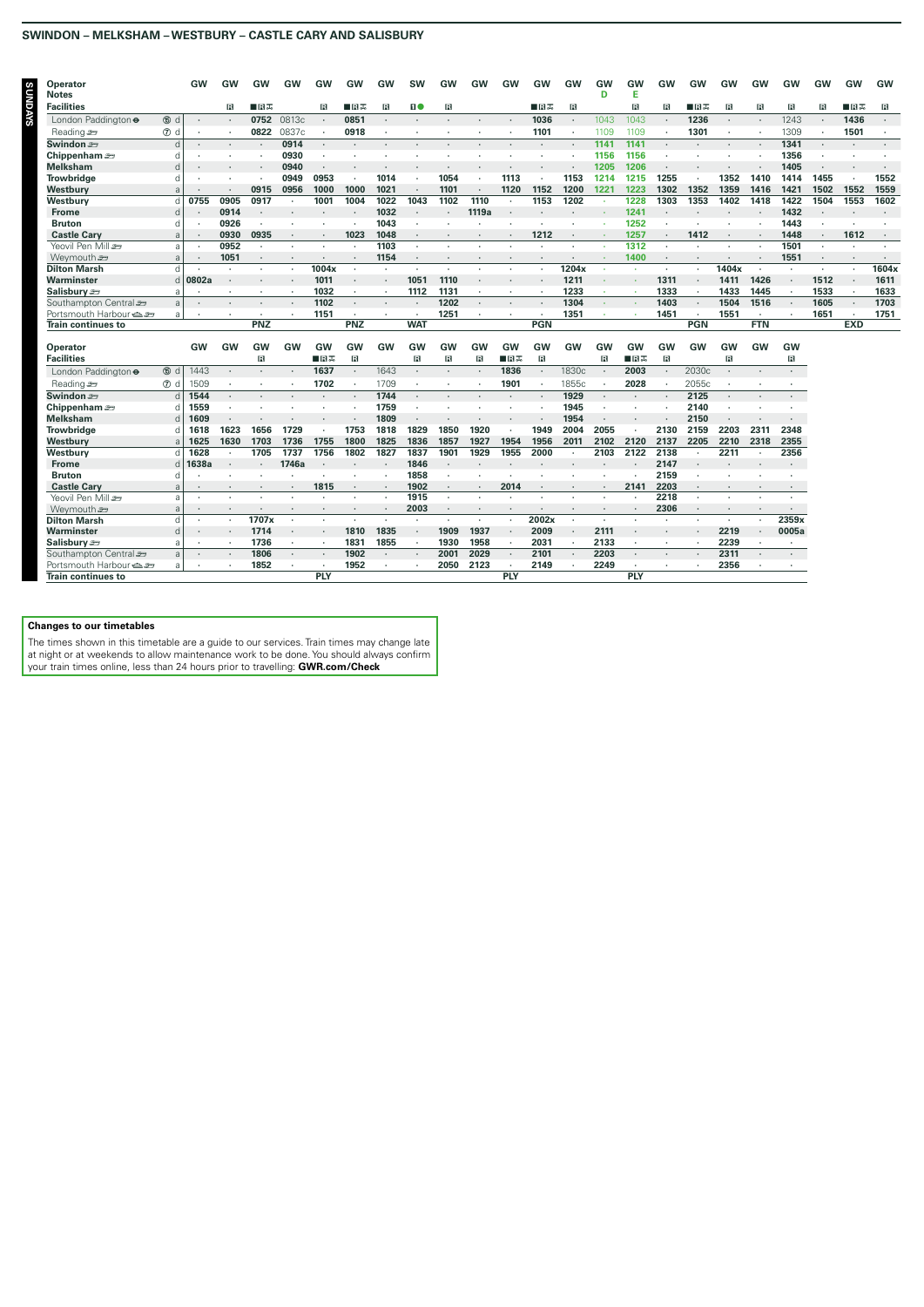# **SALISBURY AND CASTLE CARY – WESTBURY – MELKSHAM – SWINDON**

| Operator                                                                                                                                                                                                                                                                            |                  | GW         | GW         | GW                       | GW                   | GW           | GW                       | GW                       | GW                       | GW                   | GW                   | GW                   | <b>SW</b>            | GW                   | GW                   | GW           | GW             | GW                                     | GW                       | GW                       | GW         | GW           | <b>SW</b>                | GW                |
|-------------------------------------------------------------------------------------------------------------------------------------------------------------------------------------------------------------------------------------------------------------------------------------|------------------|------------|------------|--------------------------|----------------------|--------------|--------------------------|--------------------------|--------------------------|----------------------|----------------------|----------------------|----------------------|----------------------|----------------------|--------------|----------------|----------------------------------------|--------------------------|--------------------------|------------|--------------|--------------------------|-------------------|
| <b>Facilities</b>                                                                                                                                                                                                                                                                   |                  |            |            | ∎⊟ਨ                      | ■日素                  |              |                          | $\mathbb{R}^2$           | ■日素                      |                      | $\mathbb B$          |                      | 10                   |                      | $\mathbf{B}$         | ■日素          | $\mathbb{R}$   |                                        | $\mathbb{R}$             | ∎в≂                      |            |              | 10                       | $\mathbb B$       |
| Portsmouth Harbour                                                                                                                                                                                                                                                                  | d                |            |            |                          |                      |              |                          |                          |                          |                      |                      |                      |                      |                      | 0601                 |              |                |                                        | 0721                     |                          |            |              |                          | 0823              |
| Southampton Central se                                                                                                                                                                                                                                                              | d                |            |            |                          | $\mathbf{r}$         | 0533         | ٠.                       |                          |                          | ٠.                   |                      |                      |                      |                      | 0647                 | $\mathbf{r}$ | $\cdot$        |                                        | 0810                     |                          | 0823       | $\mathbf{r}$ | $\overline{\phantom{a}}$ | 0911              |
| Salisbury =                                                                                                                                                                                                                                                                         | d                |            |            |                          |                      | 0606         |                          |                          |                          | 0635                 |                      |                      |                      | $\epsilon$           | 0720                 |              |                |                                        | 0840                     |                          | 0902       |              | 0924                     | 0942              |
| Warminster                                                                                                                                                                                                                                                                          | d                |            |            |                          | ٠                    | 0627         | $\overline{\phantom{a}}$ |                          |                          | 0655                 | ٠                    |                      |                      | 0730                 | 0741                 |              | $\cdot$        |                                        | 0900                     |                          | 0925       | $\cdot$      | 0944                     | 1002              |
| <b>Dilton Marsh</b>                                                                                                                                                                                                                                                                 | d                |            |            |                          |                      | 0631x        |                          |                          |                          |                      |                      |                      |                      | 0734x                | 0745x                |              |                |                                        |                          |                          | 0929x      |              |                          |                   |
| Weymouth s                                                                                                                                                                                                                                                                          | d                |            |            |                          | $\cdot$              |              |                          | 0526                     |                          |                      |                      |                      |                      |                      |                      |              | 0642           |                                        |                          |                          |            |              |                          |                   |
| Yeovil Pen Mill                                                                                                                                                                                                                                                                     | d                |            |            |                          |                      |              |                          | 0618                     |                          |                      |                      |                      | 0655                 |                      |                      |              | 0735           |                                        |                          |                          |            |              |                          |                   |
| <b>Castle Cary</b>                                                                                                                                                                                                                                                                  | d                |            |            |                          |                      | ï            | $\cdot$                  | 0632                     | 0641                     | $\ddot{\phantom{a}}$ |                      | $\ddot{\phantom{a}}$ | 0710                 | $\cdot$              | $\ddot{\phantom{a}}$ | 0740         | 0750           | ٠                                      | à.                       | 0847                     | $\cdot$    | ¥            | $\cdot$                  |                   |
| <b>Bruton</b>                                                                                                                                                                                                                                                                       | d                |            |            |                          |                      |              |                          | 0637                     |                          |                      |                      |                      | 0715                 |                      |                      |              | 0755           |                                        |                          |                          |            |              |                          |                   |
| Frome                                                                                                                                                                                                                                                                               | d                |            |            |                          | 0612                 |              | 0642                     | 0654                     | $\cdot$                  | $\cdot$              | 0654                 | $\cdot$              | 0727                 | $\cdot$              | $\cdot$              | $\cdot$      | 0808           | $\lambda$                              | $\cdot$                  | 0901                     | $\cdot$    | $\cdot$      |                          |                   |
| Westburv                                                                                                                                                                                                                                                                            | a                |            |            |                          | 0622                 | 0636         | 0650                     | $\overline{\phantom{a}}$ | 0700                     | 0703                 | 0713                 |                      | 0736                 | 0739                 | 0750                 | 0759         | 0817           |                                        | 0908                     | 0911                     | 0934       |              | 0952                     | 1010              |
| Westbury                                                                                                                                                                                                                                                                            | d                | 0517       | 0558       | 0559                     | 0623                 | 0640         | 0659                     | $\cdot$                  | 0702                     | 0705                 | 0720                 | 0737                 |                      | 0741                 | 0800                 | 0802         | 0818           | 0842                                   | 0910                     | 0913                     | 0940       | 0946         |                          | 1012              |
| <b>Trowbridge</b>                                                                                                                                                                                                                                                                   | a                | 0523       | 0604       | 0541d                    |                      | 0646         | 0705                     |                          |                          | 0711                 | 0726                 | 0743                 |                      | 0747                 | 0806                 |              | 0824           | 0848                                   | 0916                     |                          | 0946       | 0952         |                          | 1018              |
| Melksham                                                                                                                                                                                                                                                                            | a                | 0532       |            |                          | $\cdot$              |              | $\cdot$                  | $\cdot$                  | $\overline{\phantom{a}}$ | 0720                 | $\cdot$              | 0752                 | $\cdot$              |                      |                      | $\cdot$      | $\cdot$        |                                        |                          | $\overline{\phantom{a}}$ | $\cdot$    | 1001         | $\cdot$                  |                   |
| Chippenham =                                                                                                                                                                                                                                                                        | $\mathsf{a}$     | 0542       |            |                          |                      |              |                          |                          |                          | 0730                 |                      | 0802                 |                      |                      |                      |              |                |                                        |                          |                          |            | 1011         |                          |                   |
| Swindon =                                                                                                                                                                                                                                                                           | a                | 0559       |            |                          |                      |              |                          |                          |                          | 0747                 | $\cdot$              | 0819                 |                      |                      |                      |              |                |                                        |                          |                          |            | 1034         |                          |                   |
| Reading s                                                                                                                                                                                                                                                                           | $\circledcirc$ a | 0631       | $\cdot$    | 0708                     | 0731                 |              |                          | $\cdot$                  | 0801                     | 0818                 | $\ddot{\phantom{0}}$ | 0859                 | $\cdot$              |                      |                      | 0853         |                |                                        |                          | 1002                     | $\cdot$    | 1109c        |                          |                   |
| London Paddington $\Theta$                                                                                                                                                                                                                                                          | ⑮ a              | 0659       |            | 0736                     | 0801                 |              |                          |                          | 0835                     | 0844                 |                      | 0914                 |                      |                      |                      | 0924         |                |                                        |                          | 1029                     |            | 1136c        |                          |                   |
| <b>Train continues to</b>                                                                                                                                                                                                                                                           |                  |            | <b>CDF</b> |                          |                      | GCR          | <b>CDF</b>               | FIT                      |                          | <b>CNM</b>           | <b>FIT</b>           |                      | <b>WAT</b>           | <b>GMV</b>           | <b>CDF</b>           |              | <b>BPW</b>     | GCR                                    | <b>CDF</b>               |                          | <b>GMV</b> |              | <b>YVP</b>               | <b>CDF</b>        |
|                                                                                                                                                                                                                                                                                     |                  |            |            |                          |                      |              |                          |                          |                          |                      |                      |                      |                      |                      |                      |              |                |                                        |                          |                          |            |              |                          |                   |
| Operator                                                                                                                                                                                                                                                                            |                  | <b>GW</b>  | GW         | GW                       | GW                   | <b>SW</b>    | GW                       | SW                       | GW                       | GW                   | GW                   | GW                   | SW                   | GW                   | GW                   | <b>SW</b>    | GW             | GW                                     | GW                       | GW                       | GW         | GW           | GW                       | GW                |
| <b>Facilities</b>                                                                                                                                                                                                                                                                   |                  |            | B          | ∎⊟ਨ                      | $\mathbb{R}$         | 10           |                          | 10                       | $\mathbb{R}$             |                      | $\mathbb{R}$         | ∎⊪ਸ਼ਨ                | 10                   | $\mathbb{R}$         |                      | 10           | B              |                                        |                          | B                        | ∎⊡ਨ        |              | B                        |                   |
| Portsmouth Harbour <<                                                                                                                                                                                                                                                               | d                |            |            |                          | 0923                 |              |                          |                          | 1023                     |                      | $\ddot{\phantom{a}}$ |                      |                      | 1123                 |                      |              | 1223           |                                        |                          |                          |            |              | 1323                     |                   |
| Southampton Central                                                                                                                                                                                                                                                                 | d                |            |            |                          | 1011                 |              | $\cdot$                  |                          | 1110                     | $\cdot$              |                      |                      |                      | 1211                 |                      | $\cdot$      | 1311           |                                        |                          |                          |            | $\cdot$      | 1411                     |                   |
| Salisbury =                                                                                                                                                                                                                                                                         | d                | $\cdot$    |            |                          | 1042                 | ä,           | 1112                     | 1124                     | 1142                     |                      |                      | ä,                   | 1222                 | 1242                 | $\cdot$              |              | 1342           |                                        |                          |                          |            | ÷,           | 1442                     |                   |
| Warminster                                                                                                                                                                                                                                                                          | d                | 1012       |            | $\cdot$                  | 1102                 | ٠            | 1132                     | 1144                     | 1202                     |                      |                      | ٠                    | 1243                 | 1302                 | 1325                 |              | 1402           |                                        |                          |                          |            | ٠            | 1502                     | 1530              |
| <b>Dilton Marsh</b>                                                                                                                                                                                                                                                                 | d                | 1016x      |            |                          | $\cdot$              |              | 1136x                    | $\cdot$                  |                          |                      |                      |                      |                      | $\cdot$              | 1329x                |              | $\cdot$        |                                        |                          |                          |            |              |                          | 1534x             |
| Weymouth s                                                                                                                                                                                                                                                                          | d                |            | 0850       | $\cdot$                  | $\ddot{\phantom{a}}$ |              |                          | $\cdot$                  |                          |                      | 1111                 | ï                    |                      |                      |                      |              | $\cdot$        |                                        |                          | 1311                     |            |              |                          |                   |
| Yeovil Pen Mill                                                                                                                                                                                                                                                                     | d                |            | 0944       |                          |                      | 1044         |                          |                          |                          |                      | 1201                 |                      |                      |                      |                      | 1324         |                |                                        |                          | 1402                     |            |              |                          |                   |
| <b>Castle Cary</b>                                                                                                                                                                                                                                                                  | d                |            | 1006       | 1025                     | $\cdot$              | 1106         | $\cdot$                  | $\cdot$                  |                          | $\cdot$              | 1216                 | 1226                 |                      | $\cdot$              |                      | 1339         | $\cdot$        |                                        | ä,                       | 1416                     | 1431       | ä,           |                          |                   |
| <b>Bruton</b>                                                                                                                                                                                                                                                                       | $\sf d$          |            | 1011       | $\cdot$                  |                      | 1111         |                          |                          |                          |                      | 1221                 |                      |                      |                      |                      | 1344         |                |                                        |                          | 1421                     |            |              |                          |                   |
| <b>Frome</b>                                                                                                                                                                                                                                                                        | d                |            | 1023       |                          |                      | 1124         |                          |                          |                          |                      | 1233                 |                      |                      |                      |                      | 1356         |                |                                        |                          | 1434                     |            | 1454         |                          |                   |
| Westbury                                                                                                                                                                                                                                                                            | a                | 1020       | 1032       | 1044                     | 1110                 | 1133         | 1141                     | 1152                     | 1210                     |                      | 1242                 | 1247                 | 1251                 | 1310                 | 1334                 | 1405         | 1410           |                                        |                          | 1443                     | 1450       | 1503         | 1510                     | 1539              |
| Westburv                                                                                                                                                                                                                                                                            | d                |            | 1037       | 1045                     | 1112                 |              | 1142                     | $\epsilon$               | 1212                     | 1217                 | 1246                 | 1249                 |                      | 1312                 | 1340                 | $\epsilon$   | 1412           | 1416                                   | 1426                     | 1444                     | 1453       | $\cdot$      | 1512                     | 1542              |
| <b>Trowbridge</b>                                                                                                                                                                                                                                                                   | $\rm{a}$         |            | 1043       | $\overline{\phantom{a}}$ | 1118<br>$\lambda$    | ä,           | 1148<br>÷.               |                          | 1218                     | 1223                 | 1252                 | ÷.                   |                      | 1318                 | 1346                 |              | 1418           | 1422                                   | 1432<br>$\overline{a}$   | 1450                     |            |              | 1518<br>i.               | 1548<br>$\lambda$ |
| Melksham                                                                                                                                                                                                                                                                            | a                |            |            |                          |                      |              |                          | $\cdot$                  |                          | 1232<br>1242         | $\cdot$              |                      |                      |                      |                      | $\cdot$      | $\cdot$        | 1431                                   |                          |                          |            | $\cdot$      |                          |                   |
| Chippenham $\equiv$                                                                                                                                                                                                                                                                 | $\rm{a}$         |            |            |                          |                      |              |                          |                          |                          |                      | $\cdot$              |                      |                      |                      |                      |              | $\cdot$        | 1441                                   |                          |                          |            |              |                          |                   |
| Swindon =                                                                                                                                                                                                                                                                           | a                |            |            |                          |                      |              |                          |                          |                          | 1259                 |                      |                      |                      |                      |                      |              |                | 1501                                   |                          |                          |            |              |                          |                   |
| Reading                                                                                                                                                                                                                                                                             | $\circledcirc$ a |            |            | 1138                     | $\cdot$              |              |                          |                          |                          | 1339                 | $\cdot$              | 1342                 |                      |                      |                      |              |                | 1539                                   |                          |                          | 1547       |              |                          |                   |
| London Paddington $\bullet$                                                                                                                                                                                                                                                         | ⑮ a              |            | $\cdot$    | 1206                     | $\mathbf{r}$         |              | $\mathbf{r}$             |                          | $\mathbf{r}$             | 1405                 | $\cdot$              | 1407                 |                      |                      |                      |              | $\cdot$        | 1607                                   | $\overline{\phantom{a}}$ |                          | 1614       |              |                          |                   |
| <b>Train continues to</b>                                                                                                                                                                                                                                                           |                  |            | <b>GCR</b> |                          | <b>CDF</b>           | <b>WAT</b>   | <b>WOF</b>               | <b>YVJ</b>               | <b>CDF</b>               |                      | <b>GCR</b>           |                      | <b>YVJ</b>           | <b>CDF</b>           | <b>GMV</b>           | <b>WAT</b>   | CDF            |                                        | <b>FIT</b>               | <b>GCR</b>               |            |              | <b>CDF</b>               | <b>WOF</b>        |
|                                                                                                                                                                                                                                                                                     |                  |            |            |                          |                      |              |                          |                          |                          |                      |                      |                      |                      |                      |                      |              |                |                                        |                          |                          |            |              |                          |                   |
| Operator                                                                                                                                                                                                                                                                            |                  | <b>SW</b>  | GW         | GW                       | GW                   | GW           | GW                       | GW                       | <b>GW</b>                | GW                   | GW                   | GW                   | GW                   | GW                   | GW                   | GW           | GW             | GW                                     | <b>SW</b>                | GW                       | GW         | GW           | GW                       | GW                |
| <b>Facilities</b>                                                                                                                                                                                                                                                                   |                  | 10         | ■日素        | $\mathbb{R}$             |                      | $\mathbb{R}$ | ■⊓ਸ                      | $\mathbb B$              |                          | $\mathbb{R}$         |                      |                      | ∎в≂                  | $\mathbb{R}$         | B                    |              |                | $\mathbf{B}$                           | 10                       | п                        |            | ■日素          | $\mathbb{R}$             |                   |
| Portsmouth Harbour <a< td=""><td>d</td><td></td><td></td><td>1423</td><td></td><td></td><td></td><td>1523</td><td></td><td>1623</td><td></td><td></td><td></td><td>1723</td><td></td><td></td><td></td><td>1824</td><td></td><td></td><td></td><td></td><td>1923</td><td></td></a<> | d                |            |            | 1423                     |                      |              |                          | 1523                     |                          | 1623                 |                      |                      |                      | 1723                 |                      |              |                | 1824                                   |                          |                          |            |              | 1923                     |                   |
| Southampton Central                                                                                                                                                                                                                                                                 | d                |            |            | 1511                     |                      |              |                          | 1609                     |                          | 1711                 | $\cdot$              |                      |                      | 1810                 |                      |              |                | 1911                                   |                          |                          |            |              | 2010                     |                   |
| Salisbury s                                                                                                                                                                                                                                                                         | d                |            |            | 1543                     |                      |              |                          | 1642                     |                          | 1742                 | ä,                   | $\cdot$              |                      | 1842                 |                      |              |                | 1942                                   |                          |                          | 2011       |              | 2042                     |                   |
| Warminster                                                                                                                                                                                                                                                                          | d                | ÷.         |            | 1603                     | $\mathbf{r}$         |              | ä,                       | 1702                     | 1730                     | 1802                 | $\cdot$              | 1830                 | ÷.                   | 1902                 |                      |              | $\overline{a}$ | 2002                                   | $\mathbf{r}$             |                          | 2031       | $\cdot$      | 2103                     |                   |
| <b>Dilton Marsh</b>                                                                                                                                                                                                                                                                 | d                |            |            |                          |                      |              |                          |                          | 1734x                    |                      |                      | 1834x                |                      |                      |                      |              |                |                                        |                          |                          | 2036x      |              |                          |                   |
| Weymouth s                                                                                                                                                                                                                                                                          | d                |            | $\cdot$    | $\cdot$                  | $\cdot$<br>$\cdot$   | 1455         | $\ddot{\phantom{a}}$     | $\ddot{\phantom{a}}$     |                          | $\cdot$              | $\cdot$              |                      | $\ddot{\phantom{a}}$ | $\ddot{\phantom{a}}$ | 1730                 | $\cdot$      | $\cdot$        | $\ddot{\phantom{a}}$<br>$\overline{a}$ | ä,                       |                          | $\cdot$    | $\epsilon$   | $\cdot$                  |                   |
| Yeovil Pen Mill                                                                                                                                                                                                                                                                     | d                | 1500       |            |                          | $\ddot{\phantom{a}}$ | 1550         |                          |                          |                          |                      |                      |                      |                      | $\cdot$              | 1820                 |              | ÷.             | ï                                      | 1926                     | $\ddot{\phantom{a}}$     |            |              |                          |                   |
| <b>Castle Cary</b>                                                                                                                                                                                                                                                                  | d                | 1514       | $\cdot$    |                          |                      | 1607         | 1625                     |                          |                          |                      | $\cdot$              |                      | 1839                 | $\cdot$              | 1844                 |              |                |                                        | 1940                     |                          | $\cdot$    | 2043         |                          |                   |
| <b>Bruton</b>                                                                                                                                                                                                                                                                       | d                | 1519       |            |                          |                      | 1612         |                          |                          |                          |                      |                      |                      |                      |                      | 1849<br>1902         |              |                |                                        | 1945                     |                          |            |              |                          | 2106              |
| Frome                                                                                                                                                                                                                                                                               | d                | 1531       |            |                          | ٠                    | 1624         |                          |                          |                          |                      |                      |                      |                      |                      |                      |              | $\cdot$        |                                        | 1957                     | 2016                     |            |              |                          |                   |
| Westbury                                                                                                                                                                                                                                                                            | $\overline{a}$   | 1540       |            | 1611                     |                      | 1633         | 1644                     | 1710                     | 1739                     | 1810                 |                      | 1839                 | 1858                 | 1910                 | 1911                 |              |                | 2011                                   | 2016                     | 2026                     | 2040       | 2101         | 2111                     | 2115              |
| Westbury                                                                                                                                                                                                                                                                            | d                |            | 1554       | 1612                     | 1625                 | 1640         | 1646                     | 1712                     | 1745                     | 1811                 | 1834                 | 1845                 | 1859                 | 1912                 | 1918                 | 1945         | 2006           | 2012                                   |                          |                          | 2042       | 2104         | 2112                     |                   |
| <b>Trowbridge</b>                                                                                                                                                                                                                                                                   | $\rm{a}$         |            |            | 1618                     | 1631                 | 1646         |                          | 1718                     | 1751                     | 1817                 | 1840                 | 1851                 |                      | 1918                 | 1924                 | 1951         | 2012           | 2018                                   |                          |                          | 2048       |              | 2118                     |                   |
| Melksham                                                                                                                                                                                                                                                                            | a                |            |            | ٠                        | 1640                 |              | ٠                        |                          |                          |                      | 1849                 | ٠                    | ٠                    |                      |                      | ٠            | 2021           |                                        |                          |                          |            | ٠            |                          |                   |
| Chippenham $\equiv$                                                                                                                                                                                                                                                                 | $\rm{a}$         |            |            |                          | 1651                 |              |                          |                          |                          |                      | 1901                 |                      |                      |                      |                      |              | 2031           |                                        |                          |                          |            |              |                          |                   |
| Swindon =                                                                                                                                                                                                                                                                           | a                |            |            |                          | 1708                 |              |                          |                          |                          |                      | 1921                 |                      |                      |                      |                      |              | 2050           |                                        |                          |                          |            |              |                          |                   |
| Reading s                                                                                                                                                                                                                                                                           | $\circledcirc$ a |            | 1643       | $\cdot$                  | 1738c                | ÷,           | 1742                     |                          |                          |                      | 2010                 |                      | 1954                 |                      |                      |              | 2133           | $\overline{a}$                         |                          |                          |            | 2200         |                          |                   |
| London Paddington $\bullet$                                                                                                                                                                                                                                                         | ⑮ a              |            | 1710       | $\cdot$                  | 1805c                | $\cdot$      | 1807                     |                          |                          | $\cdot$              | 2037                 | ÷.                   | 2019                 |                      |                      |              | 2207           | ÷.                                     |                          |                          | $\cdot$    | 2229         |                          |                   |
| <b>Train continues to</b>                                                                                                                                                                                                                                                           |                  | <b>WAT</b> |            | <b>CDF</b>               |                      | GCR          |                          | <b>CDF</b>               | <b>GMV</b>               | <b>CDF</b>           |                      | <b>BPW</b>           |                      | <b>CDF</b>           | <b>BRI</b>           | <b>BPW</b>   | <b>CNM</b>     | CDF                                    |                          |                          | <b>BRI</b> |              | CDF                      |                   |
|                                                                                                                                                                                                                                                                                     |                  |            |            |                          |                      |              |                          |                          |                          |                      |                      |                      |                      |                      |                      |              |                |                                        |                          |                          |            |              |                          |                   |

| <b>Operator</b>             |                               | GW         | GW         | GW         | SW      | GW      |
|-----------------------------|-------------------------------|------------|------------|------------|---------|---------|
| <b>Facilities</b>           |                               | R          | в          |            | 10      |         |
| Portsmouth Harbour <<       | d                             | ٠          | 2023       | ٠          | $\cdot$ | 2123    |
| Southampton Central         | d                             | ٠          | 2111       | ٠          | ٠       | 2222    |
| Salisbury =                 | d                             | ٠          | 2142       | ٠          | ٠       | 2300    |
| Warminster                  | d                             | ٠          | 2202       | 2228       |         | 2320    |
| <b>Dilton Marsh</b>         | d                             | ٠          | ٠          | 2233x      | ٠       | 2324x   |
| Weymouth s                  | d                             | 2015       | ٠          |            |         |         |
| Yeovil Pen Mill             | d                             | 2103       | ٠          | ٠          | 2152    | ٠       |
| <b>Castle Cary</b>          | d                             | 2117       | ٠          | ٠          | 2220    | ×.      |
| <b>Bruton</b>               | d                             | 2122       | ٠          | ٠          | 2225    | ٠       |
| <b>Frome</b>                | d                             | 2134       |            |            | 2245    | $\cdot$ |
| Westbury                    | a                             | 2144       | 2210       | 2237       | 2255    | 2330    |
| Westbury                    | d                             | 2145       | 2212       | 2242       |         | 2336    |
| <b>Trowbridge</b>           | a                             | 2151       | 2218       | 2248       | $\cdot$ | 2342    |
| <b>Melksham</b>             | a                             |            |            | ٠          | ٠       |         |
| Chippenham $\equiv$         | a                             | ٠          | ٠          | ٠          | ٠       | ٠       |
| Swindon =                   | a                             | ٠          | ٠          | ٠          | ٠       | ٠       |
| Reading                     | $\circledD$<br>$\overline{a}$ | ٠          | ٠          | ٠          | ٠       | ٠       |
| London Paddington $\bullet$ | $^{\circledR}$<br>a           | ٠          | ٠          | ٠          | ٠       | ٠       |
| <b>Train continues to</b>   |                               | <b>BRI</b> | <b>CDF</b> | <b>BRI</b> |         | BRI     |

# **Changes to our timetables**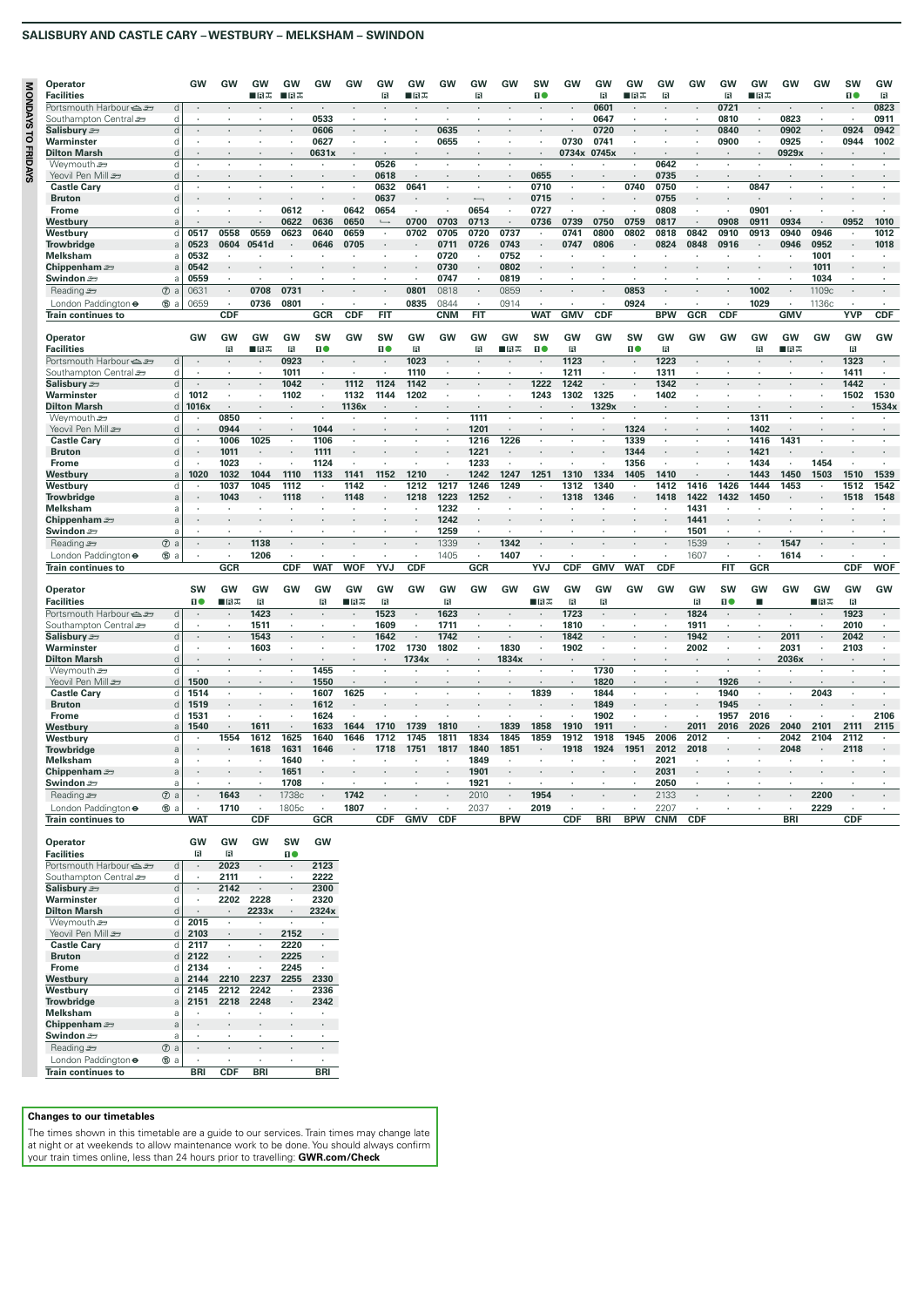# **SALISBURY AND CASTLE CARY – WESTBURY – MELKSHAM – SWINDON**

| Operator                    |                  | GW                   | GW           | GW                       | GW           | sw                       | GW                       | GW            | GW           | GW      | GW             | GW             | GW                   | GW                   | GW           | GW           | GW         | SW         | GW                   | SW         | GW                       | GW                   | GW         | GW         |
|-----------------------------|------------------|----------------------|--------------|--------------------------|--------------|--------------------------|--------------------------|---------------|--------------|---------|----------------|----------------|----------------------|----------------------|--------------|--------------|------------|------------|----------------------|------------|--------------------------|----------------------|------------|------------|
| <b>Facilities</b>           |                  |                      |              |                          | R            | 10                       | ■⊓ਨ                      | B             |              |         | ∎⊟ਨ            | $\mathbb B$    |                      |                      | Π            | B            | ∎в≂        | 10         | R                    | 10         |                          |                      | B          | R          |
| Portsmouth Harbour          | d                |                      | 0539e        | $\cdot$                  | 0608         |                          |                          |               |              |         |                | 0723           |                      | $\cdot$              | 0823         |              |            |            | 0923                 |            |                          |                      | 1023       | $\cdot$    |
| Southampton Central         | d                | $\ddot{\phantom{a}}$ | 0626         |                          | 0657         |                          |                          |               |              |         |                | 0810           |                      |                      | 0910         |              |            |            | 1010                 |            |                          |                      | 1110       | $\cdot$    |
| Salisbury 2                 | $\sf d$          | 0608                 | 0705         | $\cdot$                  | 0730         | $\overline{\phantom{a}}$ |                          |               |              |         |                | 0842           | $\ddot{\phantom{0}}$ |                      | 0942         | $\cdot$      |            | 1026       | 1042                 |            | 1113                     | $\cdot$              | 1142       | $\cdot$    |
| Warminster                  | d                | 0628                 | 0728         | $\cdot$                  | 0750         |                          |                          |               |              |         |                | 0903           |                      | $\cdot$              | 1002         | $\cdot$      | ä,         | 1046       | 1102                 | $\cdot$    | 1133                     | $\cdot$              | 1202       | $\cdot$    |
| <b>Dilton Marsh</b>         | d                | 0632x                | 0732x        |                          | 0754x        |                          |                          |               |              |         |                | 0907x          |                      |                      |              |              |            | $\cdot$    | 1106x                |            | $\overline{\phantom{a}}$ |                      |            |            |
| Weymouth s                  | d                | ٠                    | ٠            | $\cdot$                  |              | $\cdot$                  | ٠                        | 0638          |              |         | ٠              | $\blacksquare$ | $\cdot$              | $\blacksquare$       | $\cdot$      | 0846         | $\cdot$    | $\cdot$    | ٠                    | $\cdot$    | $\cdot$                  | $\cdot$              | ×.         | 1110       |
| Yeovil Pen Mill             | d                |                      |              |                          |              |                          |                          | 0729          |              |         |                |                |                      |                      |              | 0936         |            |            |                      |            |                          |                      |            | 1200       |
| <b>Castle Cary</b>          | d                |                      |              | $\lambda$                | $\cdot$      | 0736                     | 0749                     | 0754          | $\cdot$      | ÷       | 0845           | ÷.             |                      | $\ddot{\phantom{a}}$ |              | 0950         | 1029       | $\cdot$    | ï                    |            |                          | $\ddot{\phantom{a}}$ | $\cdot$    | 1214       |
| <b>Bruton</b>               | d                |                      |              |                          |              | 0741                     |                          | 0759          |              |         |                |                |                      |                      |              | 0955         | $\cdot$    |            |                      |            |                          |                      |            | 1220       |
| Frome                       | d                |                      | $\cdot$      |                          | $\cdot$      | 0754                     | $\cdot$                  | 0811          | $\cdot$      | $\cdot$ | 0900           | $\cdot$        | $\cdot$              | $\cdot$              |              | 1012         | $\cdot$    | $\cdot$    | $\cdot$              | 1130       | $\cdot$                  | $\cdot$              | $\cdot$    | 1232       |
| Westbury                    | a                | 0637                 | 0737         |                          | 0759         | 0803                     | 0808                     | 0820          |              |         | 0909           | 0913           |                      |                      | 1010         | 1023         | 1048       | 1054       | 1111                 | 1139       | 1141                     |                      | 1210       | 1241       |
| Westbury                    | d                | 0638                 | 0738         | 0744                     | 0805         | $\cdot$                  | 0809                     | 0825          | 0834         | 0840    | 0911           | 0914           | 0940                 | 1007                 | 1012         | 1040         | 1050       |            | 1112                 |            | 1143                     | 1205                 | 1212       | 1242       |
| <b>Trowbridge</b>           | a                | 0644                 | 0744         | 0750                     | 0811         |                          |                          | 0831          | 0840         | 0846    |                | 0920           | 0946                 | 1013                 | 1018         | 1046         |            |            | 1118                 |            | 1149                     | 1211                 | 1218       | 1248       |
|                             |                  |                      |              |                          |              |                          |                          |               |              |         |                |                |                      |                      |              |              |            |            |                      |            |                          |                      |            |            |
| <b>Melksham</b>             | $\overline{a}$   |                      |              | 0800                     | $\cdot$      |                          |                          |               | 0849         | ٠       |                |                |                      | 1022                 |              |              | ä,         |            |                      |            |                          | 1220                 |            |            |
| Chippenham $\equiv$         | a                |                      |              | 0809                     |              |                          |                          |               | 0859         |         |                |                |                      | 1032                 |              |              |            |            |                      |            |                          | 1230                 |            |            |
| Swindon =                   | a                |                      |              | 0826                     |              |                          |                          |               | 0923         |         |                |                |                      | 1054                 |              |              |            |            |                      |            |                          | 1255                 |            | ï          |
| Reading s                   | $\circledcirc$ a |                      |              | 0910                     | $\cdot$      |                          | 0903                     | $\cdot$       | 1010         | $\cdot$ | 1000           | $\cdot$        |                      | 1134                 | $\cdot$      |              | 1143       | $\cdot$    |                      |            |                          | 1333                 | ÷,         |            |
| London Paddington $\bullet$ | ⑮ a              |                      |              | 0936                     |              |                          | 0929                     | i,            | 1036         |         | 1029           |                |                      | 1159                 |              |              | 1209       |            |                      |            |                          | 1359                 |            |            |
| <b>Train continues to</b>   |                  | <b>GCR</b>           | <b>WOF</b>   |                          | CDF          | <b>WAT</b>               |                          | <b>BRI</b>    |              | GCR     |                | <b>CDF</b>     | <b>WOF</b>           |                      | CDF          | GCR          |            | <b>FRO</b> | CDF                  | <b>WAT</b> | <b>WOF</b>               |                      | <b>CDF</b> | <b>GCR</b> |
|                             |                  |                      |              |                          |              |                          |                          |               |              |         |                |                |                      |                      |              |              |            |            |                      |            |                          |                      |            |            |
| Operator                    |                  | GW                   | GW           | GW                       | GW           | GW                       | GW                       | GW            | GW           | GW      | GW             | GW             | GW                   | GW                   | GW           | GW           | GW         | GW         | GW                   | GW         | GW                       | GW                   | GW         | GW         |
| <b>Notes</b>                |                  |                      |              |                          | Α            |                          |                          |               | C            | Α       |                |                |                      |                      | C            | Α            | C          | A          |                      |            | C                        | А                    |            |            |
| <b>Facilities</b>           |                  | ∎в≂                  | R            |                          | R            |                          | B                        | B             | ■日美          | ■⊓≂     |                | R              |                      | R                    |              |              | R          |            | ■B₩                  | B          |                          | B                    | B          |            |
| Portsmouth Harbour          | d                |                      | 1123         |                          |              |                          | 1223                     |               |              |         |                | 1323           |                      | 1423                 |              |              |            |            |                      | 1523       |                          |                      | 1623       |            |
| Southampton Central         | d                |                      | 1210         |                          |              |                          | 1310                     |               |              |         |                | 1410           |                      | 1510                 |              |              |            |            |                      | 1610       |                          |                      | 1710       |            |
| Salisbury s                 | d                | $\cdot$              | 1242         |                          | ×            | $\epsilon$               | 1342                     | $\cdot$       |              |         | $\blacksquare$ | 1442           | $\cdot$              | 1541                 |              |              | ×          |            | ×,                   | 1642       | ×                        | ×                    | 1742       | $\cdot$    |
| Warminster                  | d                | $\cdot$              | 1302         | $\cdot$                  | $\sim$       | $\cdot$                  | 1402                     | $\cdot$       |              |         | $\cdot$        | 1502           | $\cdot$              | 1601                 | ч.           | 1624         | ×          | ٠          | $\ddot{\phantom{a}}$ | 1702       | 1730                     | ×.                   | 1802       | $\cdot$    |
| <b>Dilton Marsh</b>         | d                |                      | 1306x        |                          |              |                          |                          |               |              |         |                | 1506x          |                      |                      |              | 1628x        |            |            |                      |            | 1734x                    |                      |            |            |
| Weymouth s                  | d                | $\cdot$              | $\cdot$      | $\sim$                   | 1210         | $\cdot$                  | $\cdot$                  | 1310          | ÷.           | ×       | $\cdot$        | $\cdot$        | $\ddot{\phantom{a}}$ | $\cdot$              | $\mathbf{r}$ | $\sim$       | 1455       | ×          | $\ddot{\phantom{a}}$ | $\cdot$    | ×.                       | 1610                 | $\cdot$    | $\cdot$    |
| Yeovil Pen Mill             | d                |                      |              |                          | 1312         |                          |                          | 1400          |              |         |                |                |                      |                      |              |              | 1544       | ä,         |                      |            |                          | 1700                 |            |            |
| <b>Castle Cary</b>          | d                | 1228                 | $\cdot$      |                          | 1328         | ¥,                       |                          | 1414          | 1427         | 1427    | ı,             |                | ï                    |                      |              | ×            | 1606       | ¥          | 1627                 |            |                          | 1714                 |            |            |
| <b>Bruton</b>               | d                |                      |              |                          | 1334         |                          |                          | 1419          |              |         |                |                |                      |                      |              |              | 1611       |            |                      |            |                          | 1719                 |            |            |
| Frome                       | d                |                      |              |                          | 1346         |                          |                          | 1431          |              |         |                |                |                      |                      |              |              | 1623       | ¥          |                      |            |                          | 1731                 |            | ï          |
|                             |                  |                      |              |                          |              |                          |                          |               |              |         |                |                |                      |                      |              |              |            |            |                      |            |                          |                      |            | l.         |
| Westbury                    | a                | 1248                 | 1311         |                          | 1355         |                          | 1410                     | 1440          | 1446         | 1446    |                | 1511           |                      | 1609                 |              | 1634         | 1633       |            | 1646                 | 1710       | 1739                     | 1740                 | 1811       |            |
| Westburv                    | d                | 1249                 | 1312         | 1340                     | ×            | 1405                     | 1412                     | 1441          | 1448         | 1450    | 1505           | 1512           | 1540                 | 1612                 | 1636         | 1636         | 1640       | 1640       | 1648                 | 1712       | 1741                     | 1741                 | 1812       | 1835       |
| <b>Trowbridge</b>           | a                |                      | 1318         | 1346                     |              | 1411                     | 1418                     | 1447          |              |         | 1511           | 1518           | 1546                 | 1618                 | 1642         | 1642         | 1647       | 1647       |                      | 1718       | 1747                     | 1747                 | 1818       | 1841       |
| Melksham                    | a                | $\cdot$              |              |                          | ×.           | 1420                     | $\cdot$                  |               |              |         | 1520           |                |                      |                      | 1651         | 1651         | ×          |            |                      |            |                          |                      |            | 1850       |
| Chippenham $\equiv$         | a                |                      |              |                          |              | 1434                     |                          |               |              |         | 1530           |                |                      |                      | 1701         | 1701         |            |            |                      |            |                          |                      |            | 1900       |
| Swindon =                   | a                |                      |              |                          |              | 1454                     |                          |               |              |         | 1549           |                |                      |                      | 1725         | 1725         | ×          |            |                      |            |                          |                      |            | 1925       |
| Reading                     | $\circledcirc$ a | 1343                 |              |                          |              | 1533                     | $\cdot$                  |               | 1546         | 1552    | 1640           |                |                      |                      | 1810         | 1810         | ¥.         | ä,         | 1744                 |            |                          |                      |            | 2010       |
| London Paddington $\bullet$ | ⑮ a              | 1409                 |              |                          |              | 1559                     | $\cdot$                  | $\cdot$       | 1611         | 1622    | 1707           |                |                      | $\cdot$              | 1837         | 1837         | ×.         | ٠          | 1809                 |            |                          |                      |            | 2035       |
| Train continues to          |                  |                      | <b>CDF</b>   | <b>WOF</b>               |              |                          | CDF                      | GCR           |              |         |                | <b>CDF</b>     | WOF                  | <b>CDF</b>           |              |              | <b>GCR</b> | GCR        |                      | CDF        | <b>GMV</b>               | <b>GMV</b>           | <b>CDF</b> |            |
|                             |                  |                      |              |                          |              |                          |                          |               |              |         |                |                |                      |                      |              |              |            |            |                      |            |                          |                      |            |            |
| Operator                    |                  | GW                   | GW           | GW                       | GW           | GW                       | SW                       | GW            | <b>GW</b>    | GW      | GW             | GW             | GW                   | GW                   | <b>GW</b>    | GW           | GW         | GW         |                      |            |                          |                      |            |            |
| <b>Notes</b>                |                  |                      |              |                          |              |                          |                          | А             |              |         |                |                |                      | А                    |              |              |            |            |                      |            |                          |                      |            |            |
| <b>Facilities</b>           |                  |                      | $\mathbb{R}$ | ∎⊡ਨ                      | $\mathbb{R}$ |                          | 10                       | $\boxtimes$   | $\mathbb{R}$ | ∎⊡ਨ     |                |                | R                    | $\boxdot$            | $\mathbb{R}$ | $\mathbb{R}$ |            |            |                      |            |                          |                      |            |            |
| Portsmouth Harbour          | d                |                      |              |                          | 1723         |                          |                          |               | 1823         |         |                |                | 1923                 | ٠                    |              | 2023         |            | 2123       |                      |            |                          |                      |            |            |
| Southampton Central         | d                |                      |              |                          | 1810         |                          |                          | ×.            | 1910         |         |                |                | 2010                 | ¥.                   |              | 2112         | ä,         | 2224       |                      |            |                          |                      |            |            |
| Salisbury =                 | $\sf d$          | $\ddot{\phantom{0}}$ |              |                          | 1842         | $\cdot$                  | 1927                     | $\mathcal{L}$ | 1942         |         |                | $\cdot$        | 2042                 | $\mathcal{L}$        | $\lambda$    | 2142         | $\cdot$    | 2258       |                      |            |                          |                      |            |            |
| Warminster                  | d                |                      |              |                          | 1902         | ٠                        | 1946                     | ¥,            | 2002         |         |                | ٠              | 2102                 | ×                    |              | 2202         | $\cdot$    | 2318       |                      |            |                          |                      |            |            |
|                             |                  |                      | $\cdot$      |                          |              |                          |                          |               |              |         |                |                |                      |                      |              |              |            |            |                      |            |                          |                      |            |            |
| <b>Dilton Marsh</b>         | d                |                      |              |                          | 1906x        | ٠                        | $\cdot$<br>ä,            |               |              |         |                | ł.             | ł,                   |                      |              | 2206x        | $\cdot$    | 2322x      |                      |            |                          |                      |            |            |
| Weymouth s                  | d                |                      | 1728         | $\cdot$                  |              |                          |                          | 1828          | ¥            |         |                |                |                      | 1940                 | 2020         |              |            |            |                      |            |                          |                      |            |            |
| Yeovil Pen Mill             | d                |                      | 1819         |                          |              |                          |                          | 1918          |              |         |                |                |                      | 2038                 | 2110         |              |            |            |                      |            |                          |                      |            |            |
| <b>Castle Cary</b>          | d                | i,                   | 1834         | 1846                     | $\epsilon$   | $\epsilon$               | ä,                       | 1932          | $\cdot$      | 2005    | $\cdot$        | ä,             | i,                   | 2052                 | 2124         | $\cdot$      | à.         |            |                      |            |                          |                      |            |            |
| <b>Bruton</b>               | d                |                      | 1839         |                          |              |                          |                          | 1937          |              |         |                |                |                      |                      | 2129         |              |            |            |                      |            |                          |                      |            |            |
| Frome                       | d                | $\cdot$              | 1851         | $\overline{\phantom{a}}$ | $\cdot$      | $\cdot$                  | $\overline{\phantom{a}}$ | 1950          | $\cdot$      | $\cdot$ | $\cdot$        | 2052           |                      | 2106                 | 2142         | $\cdot$      | $\cdot$    |            |                      |            |                          |                      |            |            |
| Westbury                    | $\overline{a}$   |                      | 1901         | 1907                     | 1911         |                          | 1954                     | 1959          | 2011         | 2024    |                | 2102           | 2110                 | 2115                 | 2151         | 2211         |            | 2329       |                      |            |                          |                      |            |            |
| Westbury                    | d                | 1840                 | 1902         | 1908                     | 1912         | 1942                     | $\ddot{\phantom{a}}$     | 2000          | 2012         | 2026    | 2042           | $\cdot$        | 2112                 | 2117                 | 2157         | 2212         | 2241       | $\cdot$    |                      |            |                          |                      |            |            |
| <b>Trowbridge</b>           | a                | 1846                 | 1908         |                          | 1918         | 1948                     |                          | 2006          | 2018         |         | 2048           |                | 2118                 | 2123                 | 2203         | 2218         | 2247       |            |                      |            |                          |                      |            |            |
| Melksham                    | a                |                      |              | $\ddot{\phantom{a}}$     |              |                          | ×,                       |               |              |         |                | ×,             |                      | 2132                 |              |              |            |            |                      |            |                          |                      |            |            |
| Chippenham $\equiv$         | a                |                      |              |                          |              |                          |                          |               |              |         |                |                |                      | 2142                 |              |              |            |            |                      |            |                          |                      |            |            |
| Swindon =                   | a                |                      |              |                          |              |                          |                          |               |              |         |                |                |                      | 2159                 |              |              |            |            |                      |            |                          |                      |            |            |
|                             |                  |                      |              |                          |              |                          |                          |               |              |         |                |                |                      |                      |              |              |            |            |                      |            |                          |                      |            |            |
| Reading s                   | $\circledD$<br>a |                      |              | 2002                     |              |                          |                          |               |              | 2115    |                |                |                      | 2236                 |              |              |            |            |                      |            |                          |                      |            |            |

# **Train continues to CNM BRI CDF BRI YVJ BRI CDF BRI CDF BRI CDF BRI**

**Changes to our timetables**

The times shown in this timetable are a guide to our services. Train times may change late<br>at night or at weekends to allow maintenance work to be done. You should always confirm<br>your train times online, less than 24 hours

**London Paddington**  $\bullet$  6 a **· · · 2026** · · · · · · · · **2139** · · · · · · 2305 · · · · · ·